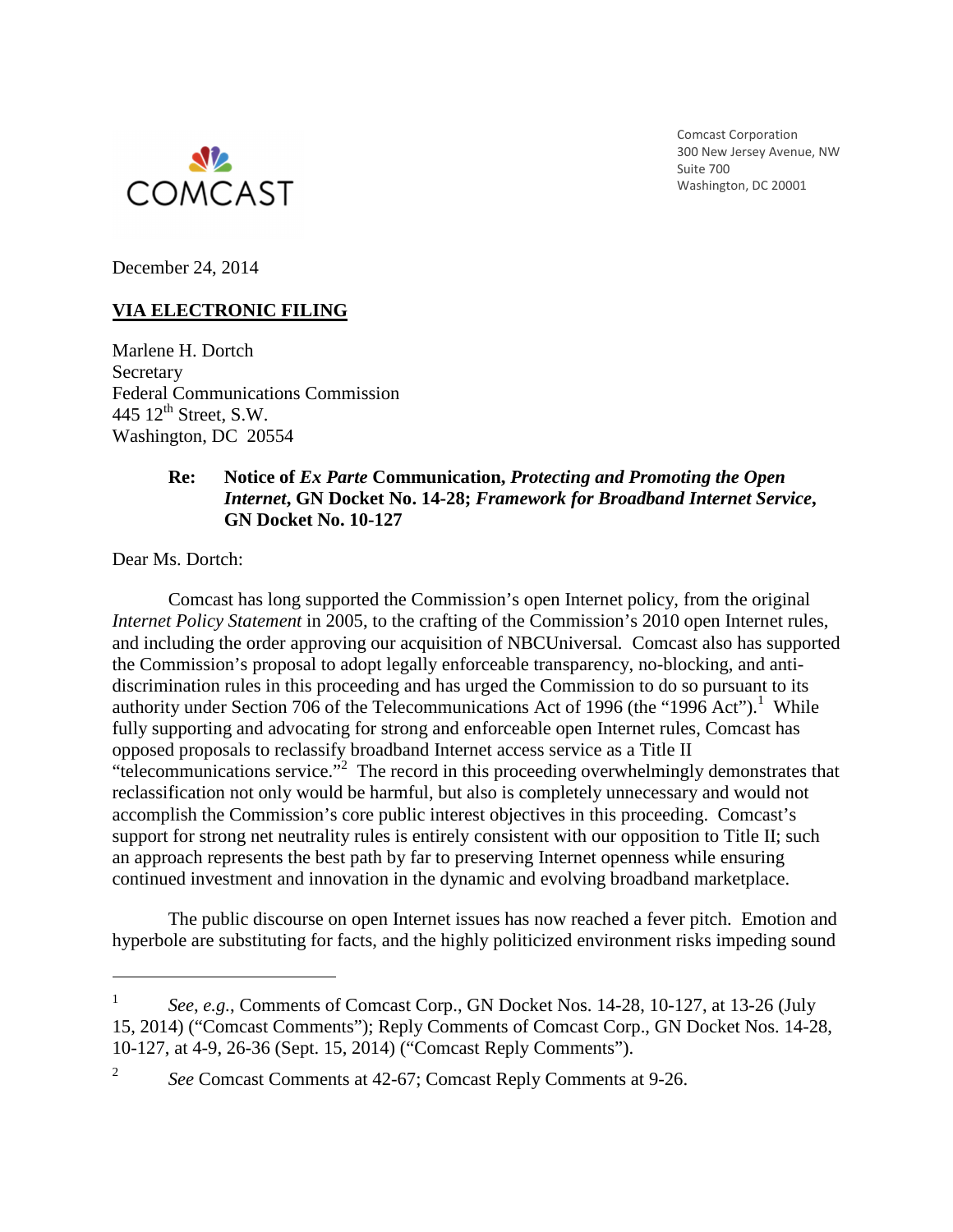legal reasoning and wise policy choices. To establish open Internet rules that are "right" and "sustainable," which the Chairman recently reiterated as the agency's objectives,<sup>3</sup> the Commission must break through this morass and produce an order that is based on the facts, the law, and well-reasoned policy. The relevant facts are as follows:

- The bipartisan decisions that resulted in light-touch regulation of the Internet for two decades paved the way for American ISPs to invest in some of the greatest broadband networks anywhere in the world.
- There is no factual basis for revisiting these prior determinations. Broadband Internet access service continues to meet the definition of an "information service" set forth in the Communications Act of 1934, as amended (the "Communications Act"), and the broadband marketplace is more competitive than ever.
- Consumers have benefitted greatly from the current regulatory approach, which has resulted in rapidly increasing speeds and decreasing prices on a per-Mbps basis.
- The record before the Commission is devoid of any evidence that would justify a wholesale revision of the regulatory regime for broadband Internet access services.

Chairman Wheeler has stated repeatedly that "all options are on the table" in this proceeding, including the possibility of reclassifying broadband Internet access service, or some component thereof, as a Title II telecommunications service.<sup>4</sup> Further, President Obama recently expressed support for reclassification,<sup>5</sup> and there are widespread reports that the Commission is seriously considering this approach.

 But the record in this proceeding and the marketplace experience of the past decade establish unequivocally that Title II regulation, which was designed to address an industry dominated by a single monopoly telephone service provider, is not necessary to protect consumers or to advance the public interest in today's dynamic broadband marketplace. The *Verizon* court's affirmation of the Commission's broad authority under Section 706 to adopt open Internet regulations provides additional support for the conclusion that the provisions of Title II are not needed to protect the open Internet. In fact, Title II does not even provide a valid

<u>.</u>

<sup>3</sup> Chairman Wheeler noted less than two weeks ago that his three goals for reform are "quickly, right, sustainable." Mario Trujillo, *FCC Chief Hopes to Move Quickly on Net Neutrality*, The Hill, Dec. 11, 2014, *available at* http://thehill.com/policy/technology/226840 fcc-chairman-mum-on-net-neutrality-timeline.

<sup>4</sup> *See*, *e.g.*, Remarks of Tom Wheeler, Chairman, Federal Communications Commission, to the National Cable & Telecommunications Association (Apr. 30, 2014).

<sup>5</sup> *See* White House, *Statement by the President on Net Neutrality*, Nov. 10, 2014, *available at* http://www.whitehouse.gov/the-press-office/2014/11/10/statement-president-net-neutrality ("Obama Nov. 10 Statement").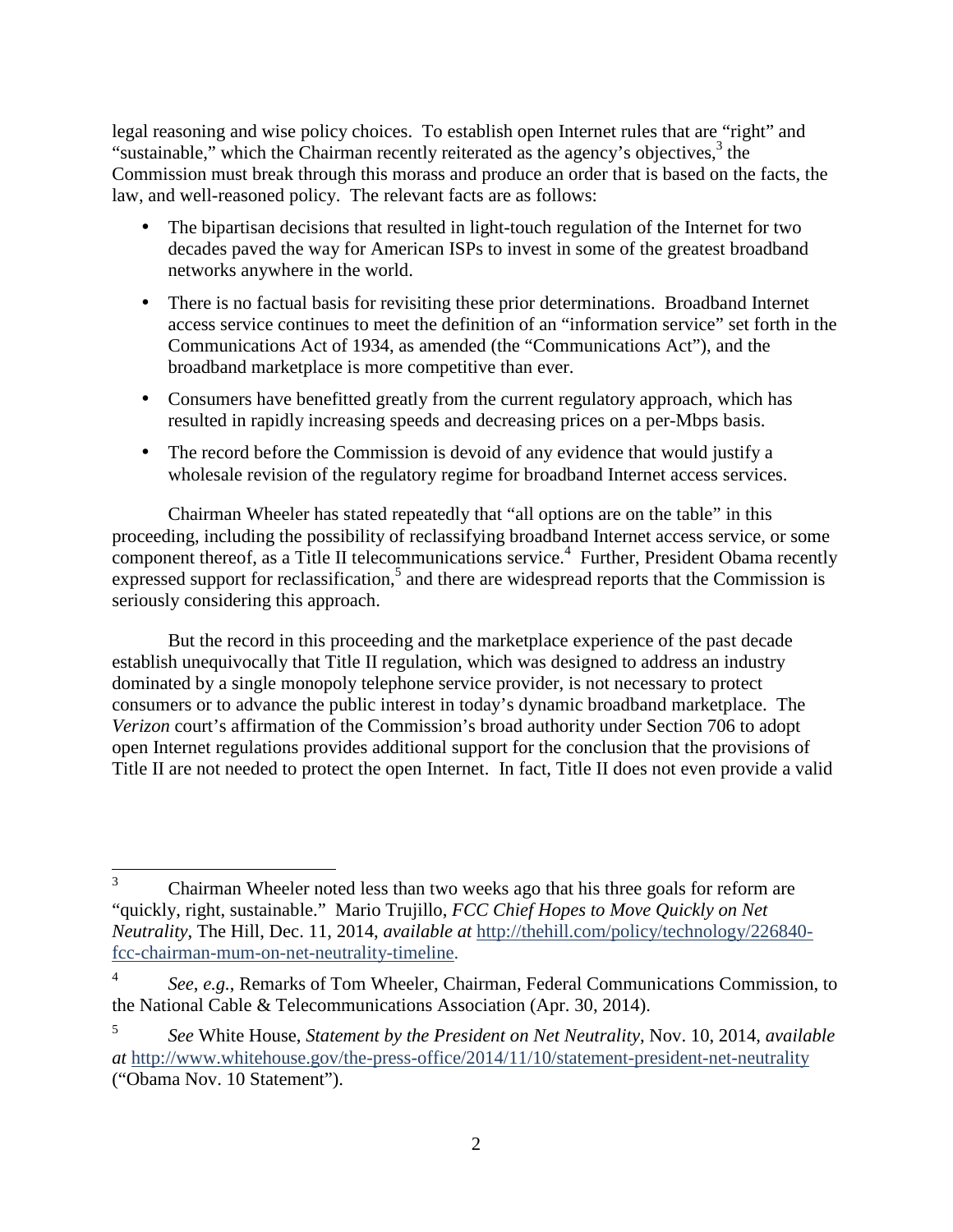basis for rules banning paid prioritization – the objective that has most animated this proceeding.<sup>6</sup>

As noted by many parties in the record, broad forbearance does not fully alleviate the marketplace risks of regulating broadband Internet access services under Title II, nor can forbearance be invoked without significant legal risk. Nevertheless, if the Commission chooses to reclassify and depend on forbearance to narrow the effect of that ruling, it should (and has the authority to) forbear *fully* from Title  $II^7$  on a nationwide basis, and it can rely on Section 706 to achieve the net neutrality rules that are the only legitimate, noticed objective of this proceeding.

The Commission's broad authority to adopt open Internet regulations under Section 706 makes it unnecessary to rely on the substantive provisions of Title II to achieve open Internet protections. If the Commission reclassifies broadband Internet access service as a Title II service, the *Verizon* court's reason for invalidating the "no unreasonable discrimination" and "no blocking" rules will evaporate. This alone makes it unnecessary to rely on Title II's substantive provisions, including Sections 201 and 202, and bolsters the case for forbearance under the criteria set forth in Section 10 of the Communications Act for all of Title II's requirements. Importantly, there is ample Commission precedent for granting broad relief from Title II for a previously unregulated service. Even proponents of reclassification have stated that granting forbearance in this context is "easy."

Comcast submits this written *ex parte* to address the points laid out above in greater detail. In particular, this letter (1) further calls into question the legal and policy basis for a Title II classification for broadband Internet access services; (2) makes clear that proceeding down a reclassification path would be even *more* precarious in the absence of a grant of broad, nationwide forbearance from enforcement of all Title II obligations and restrictions, including those in Sections 201 and 202; (3) explains that the Commission has clear authority to grant such relief to broadband providers in a streamlined manner; and (4) and demonstrates that such relief is justified under the Section 10 criteria.

## **I. The Performance of the Broadband Marketplace Under the Existing Regulatory Regime Demonstrates That Title II Regulation Is Not Necessary to Protect Consumers and Would Present Serious Legal Risks.**

The Commission has long recognized the deleterious effects that Title II regulation would have on the broadband services marketplace. Shortly after the 1996 Act was enacted, the Commission issued a report cautioning that classifying information service providers as

 $\frac{1}{6}$  *See*, *e.g.*, Comcast Comments at 50-54; Comcast Reply Comments at 30-31; Statement of Chairman Wheeler, Hearing Before the Subcommittee on Communications and Technology of the United States House of Representatives Committee on Energy and Commerce, "Oversight of the Federal Communications Commission," Video at 44:56 (May 20, 2014), *available at* http://energycommerce.house.gov/hearing/oversight-federal-communications-commission-0 ("There is nothing in Title II that prohibits paid prioritization.").

<sup>7</sup> *See infra* at 25 & n.107, detailing the scope of the requested forbearance.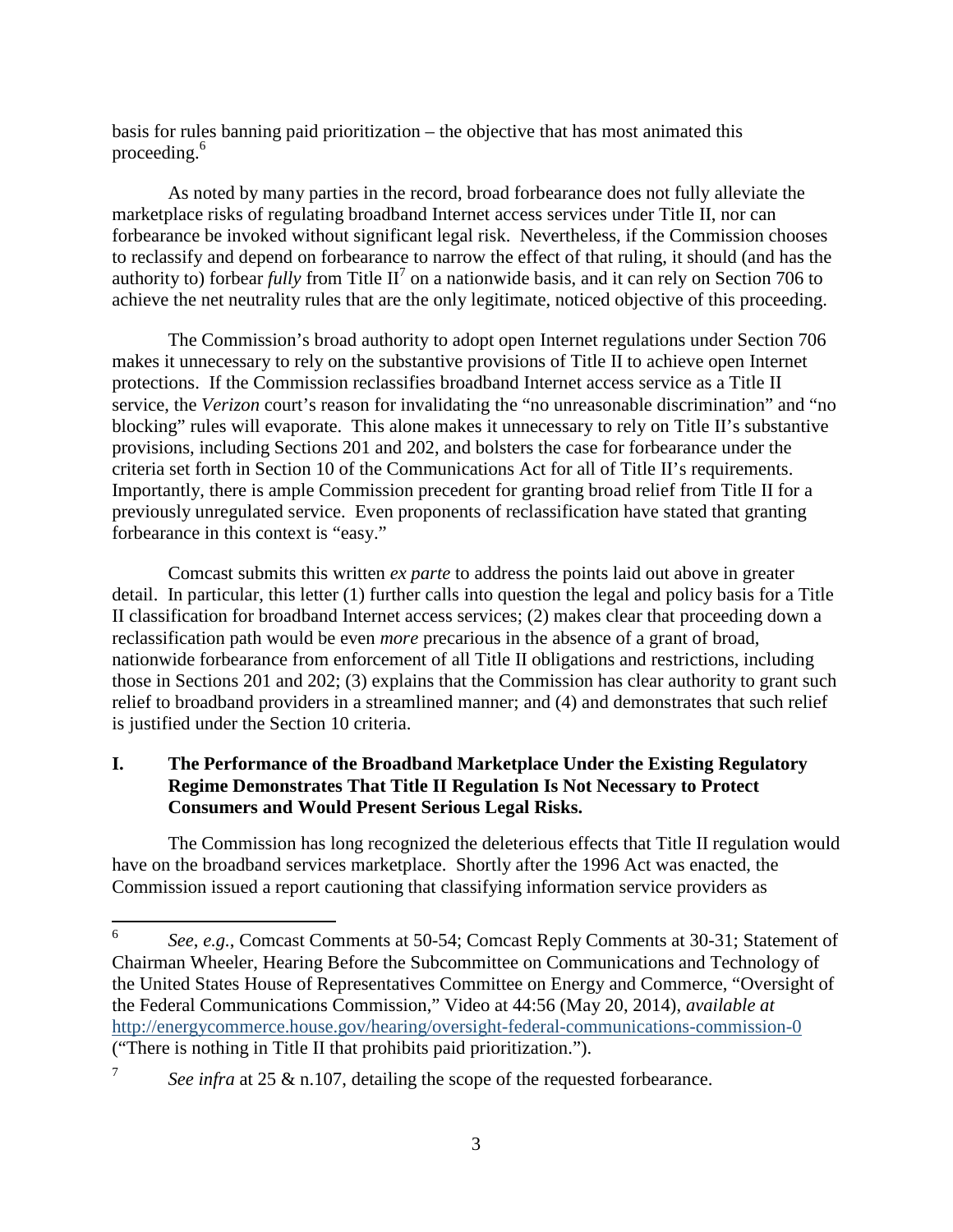telecommunications carriers, and thus presumptively subjecting them to the broad range of Title II constraints, "could seriously curtail the regulatory freedom that the Commission concluded in *Computer II* was important to the healthy and competitive development of the enhanced-services industry."<sup>8</sup> Shortly thereafter, Chairman Kennard forcefully explained that "regulation has costs" and that "to go to the telephone world . . . and just pick up this whole morass of regulation and dump it wholesale on the cable pipe" would "not [be] good for America."<sup>9</sup> When a court sought to apply Title II to cable modem service, the Commission and the Justice Department urged Supreme Court review, warning that "[t]he effect of the increased regulatory burdens" resulting from Title II regulation "could lead cable operators to raise their prices and postpone or forego plans to deploy new broadband infrastructure, particularly in rural or other underserved areas." $^{10}$ 

The wisdom of the light-touch regulatory policies adopted under Chairmen Kennard, Powell, and every other chairman since has been validated by experience. The broadband industry's unprecedented expansion over the past ten-plus years has produced vast deployments of broadband infrastructure throughout the nation, continuous increases in transmission speeds, and constant reductions in the per-Mbps price of broadband. These enormous consumer benefits have been generated under a regulatory regime that is the antithesis of the intrusive framework embodied in Title II. In light of this long history of an efficiently functioning marketplace that benefits consumers and economic development, there is no plausible basis for a claim that Title II regulation is needed to protect consumers or to further the Commission's public interest objectives.

 The broadband industry's remarkable accomplishments have been well-documented and need not be recounted in detail here. Briefly stated, consumers have enjoyed ongoing increases in the speed of broadband transmissions over the past decade as top speeds have increased by a stunning  $1,500$  percent.<sup>11</sup> This trend is continuing today as Comcast and other providers have announced the deployment of services with gigabit transmission speeds in areas throughout the

 $\frac{1}{8}$  *Federal-State Joint Board on Universal Service*, Report to Congress, 13 FCC Rcd 11501, ¶ 46 (1998).

<sup>9</sup> "Consumer Choice Through Competition," Remarks by William E. Kennard, Chairman, FCC, at the National Association of Telecommunications Officers and Advisors, 19th Annual Conference, Atlanta, GA, at 5 (Sep. 17, 1999).

<sup>10</sup> Petition for a Writ of Certiorari by U.S. Dept. of Justice and FCC, *FCC v. Brand X Internet Servs.*, No. 04-281, at 26 (Aug. 27, 2004), *available at* http://transition.fcc.gov/ogc/ documents/ filings/2004/BrandX.pet.final.pdf. The agencies also said that reclassification would threaten to undermine "one of the central objectives of federal communications policy since 1996" – "[e]ncouraging the deployment of broadband services throughout the Nation." *Id.* at 24.

<sup>11</sup> *See* John Sununu and Harold Ford, Jr., *Don't Make the Internet a Public Utility*, SFGate, May 14, 2014, *available at* http://www.sfgate.com/opinion/openforum/article/Don-t-make-the-Internet-a-public-utility-5478946.php.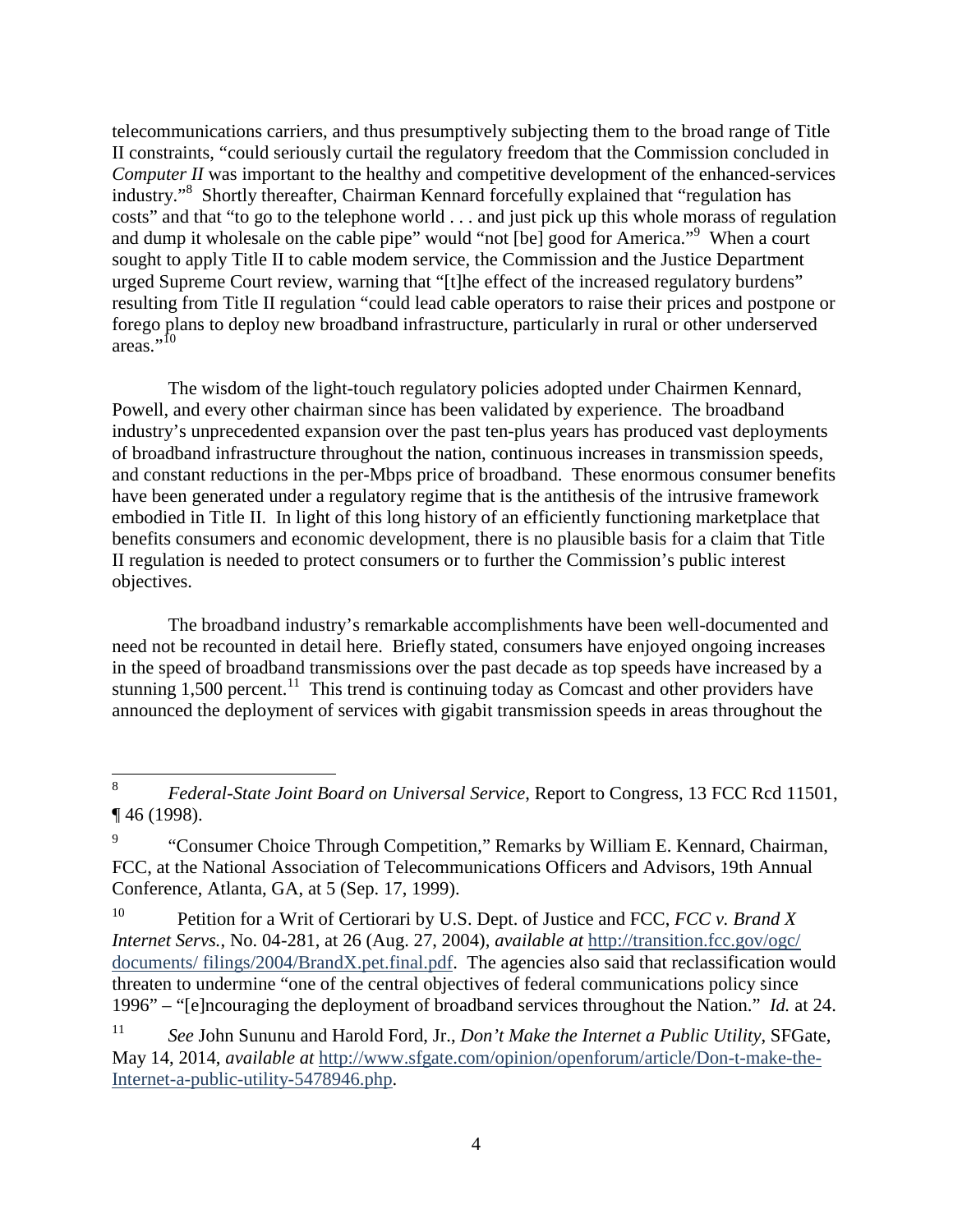United States.<sup>12</sup> Equally important for consumers, these rapid increases in transmission speeds have been accompanied by consistent decreases in the prices they pay per Mbps. As Comcast previously has noted, since 1996, the speed of the connections offered under the company's standard broadband Internet service tier has increased by over 900 percent, while the price that consumers pay for this service on a per-unit of speed basis has declined by at least  $87$  percent.<sup>13</sup> Moreover, as Dr. Mark Israel explained at length in a declaration filed with the Commission, the U.S. broadband industry continues to become more competitive and differentiated.<sup>14</sup> Absent a change in Commission policy, these ongoing marketplace forces will lead to even higher transmission speeds and even lower per-unit prices, both of which will further the public interest and benefit the nation's consumers.

Put simply, the success of the Commission's light-touch broadband policies is undeniable. The sharply contrasting experience of European consumers, *where service providers are subject to a common-carrier type regime*, is instructive. The improvements in speed and reductions in price that those consumers have enjoyed have been less substantial than their American counterparts. For example, 85 percent of the U.S. population currently has access to broadband networks capable of providing 100 Mbps or faster speeds.<sup>15</sup> A recent study estimated that only slightly more than half of European households "can access speeds of 30 Mbps or greater."<sup>16</sup> Similarly, "investment in telecommunications networks in the US per capita is more

<sup>13</sup> Comments of Comcast Corp., GN Docket No. 12-228, at 12 (Sept. 20, 2012).

 $\frac{1}{12}$  *See*, *e.g.*, Greg Avery, *Comcast Eyes Gigabit Internet for Denver Area, Too*, Denver Business Journal, Sep. 26, 2014, *available at* http://www.bizjournals.com/denver/blog/ boosters\_bits/ 2014/09/comcast-eyes-gigabit-internet-for-denver-area-too.html?page=all (reporting that Comcast "will begin testing technology capable of 1 gig to 10 gig Internet speeds in a few months, and then offering it broadly as soon as possible"); Edmund Lee, *Cox Plans Faster Web Service in 2014 to Challenge Google*, Bloomberg, Apr. 30, 2014, *available at*  http://www.bloomberg.com/news/2014-04-29/cox-plans-faster-web-service-in-2014-tochallenge-google.html (reporting that "Cox is joining AT&T Inc. and Google Inc., which are racing to introduce fiber-optic broadband services with speeds as fast as 1 gigabit a second in cities across the U.S.").

<sup>14</sup> *See* Mark A. Israel, "Implications of the Comcast/Time Warner Cable Transaction for Broadband Competition," attached as Exhibit 6 to Applications and Public Interest Statement, MB Docket No. 14-57 (filed Apr. 8, 2014).

<sup>15</sup> Roslyn Layton, *When It Comes To High-Speed Internet, The Grass Isn't Greener In Europe*, Forbes, Feb. 7, 2014, *available at* http://www.forbes.com/sites/realspin/2014/02/07/ when-it-comes-to-high-speed-internet-the-grass-isnt-greener-in-europe/.

<sup>16</sup> *Id.*; *see also*, *e.g.*, Prof. Christopher S. Yoo, *U.S. vs. European Broadband Deployment: What Do the Data Say?* (June 2014), *available at* https://www.law.upenn.edu/live/files/3353-usvs-european-broadband-deployment-summary ("Yoo Study") (finding that only 52 percent of E.U. households have access to broadband networks delivering more than 25 Mbps).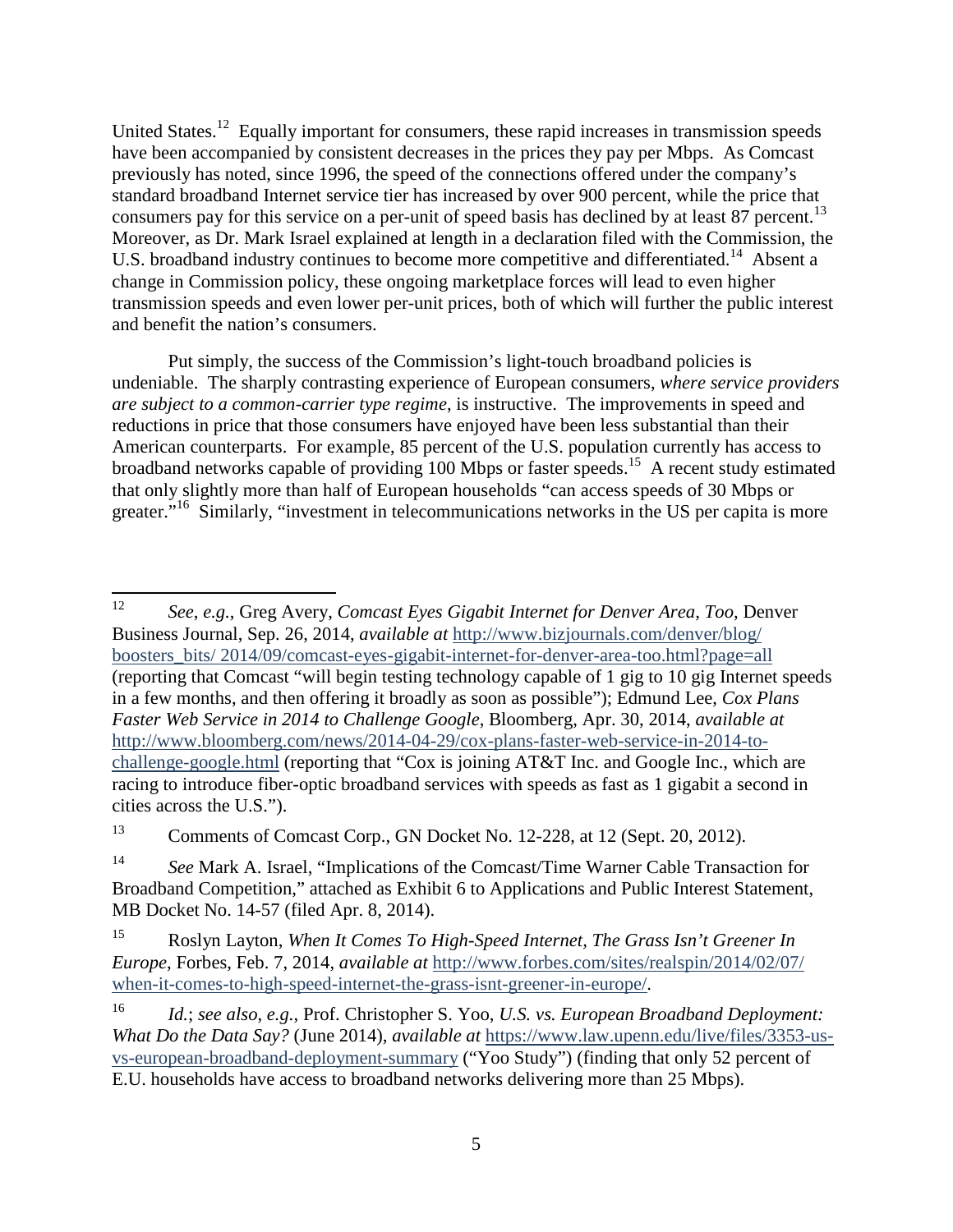than 50% higher than in Europe."<sup>17</sup> As the European Commission declared last year, "Europe is losing the global race to build fast fixed broadband connections. . . . [T] elecoms companies are under-performing, other businesses are losing competitiveness and frustrated consumers are stuck in the internet slow lane."<sup>18</sup> Indeed, after more than a decade of European Union commoncarrier-style regulation of ISPs, the United States now leads Europe in fiber and LTE deployment, investment, download speeds, and price.<sup>19</sup> This example underscores the need for the Commission to be cautious and not take action that will unintentionally undermine the tremendous accomplishments of the unfettered U.S. broadband marketplace.

Against this backdrop, there unquestionably is a serious risk that Title II reclassification would create unnecessary economic disruption and harm. Above all, reclassification increases the risk that the Commission – and, absent preemption,<sup>20</sup> possibly scores of state regulatory commissions – might apply onerous Title II requirements to broadband providers that would have a "profoundly negative impact on capital investment."<sup>21</sup> To be sure, ISPs would not stop investing *altogether* in network equipment, spectrum, and other inputs for broadband Internet access service if the Commission were to pursue Title II reclassification. But it is clear from the record that Title II reclassification *would* affect the extent to which advanced broadband networks are actually deployed. Most significantly, converting broadband providers into common carriers would risk substantially increasing their cost of capital, $^{22}$  thus threatening to make network investments more expensive and in some cases potentially cost-prohibitive. $^{23}$ 

19 *See* Yoo Study at i-ii.

20 *See infra* note 50.

<sup>21</sup> Craig Moffett, Quick Take – US Telecommunications, U.S. Cable & Satellite Broadcasting: The FCC Goes Nuclear, Bernstein Research (2010).

<sup>17</sup> <sup>17</sup> Martin H. Thelle & Dr. Bruno Basalisco, Copenhagen Economics, *Europe Can Catch Up with the US: A Contrast of Two Contrary Broadband Models*, at 6 (June 2013), *available at*  http://www.copenhageneconomics.com/Website/News.aspx?PID=3058&M=NewsV2&Action=1 &NewsId=708.

<sup>18</sup> *Regulatory Mess Hurting Broadband Investment: Consumers and Businesses Stuck in Slow Lane*, European Commission (Aug. 30, 2013), *available at* http://europa.eu/rapid/pressrelease\_MEMO-13-756\_en.htm.

<sup>22</sup> *See, e.g.*, Letter of Matthew A. Brill, Latham & Watkins LLP, to Marlene H. Dortch, Secretary, FCC, GN Docket No. 14-28, at 2 (Oct. 2, 2014) (describing investment plans of Mediacom and Suddenlink and explaining that "any effort to reclassify broadband Internet access under Title II would risk impeding [ISPs'] access to the public debt markets (and equity markets), which in turn would jeopardize the scope and timing of such investments").

<sup>23</sup> *See* JP Morgan, *Net Neutrality: Updated Thoughts as Title II Looks Like Most Likely Path*, Dec. 4, 2014 ("Moving to Title II would risk chilling carrier investment by increasing their regulatory reporting burden and risk profile for new projects to address a problem that doesn't seem to exist today, in our view."); MoffettNathanson, *Net Neutrality and Title II: The Five Stages of Grief*, Nov. 13, 2014 (noting that, if the Commission pursues reclassification, the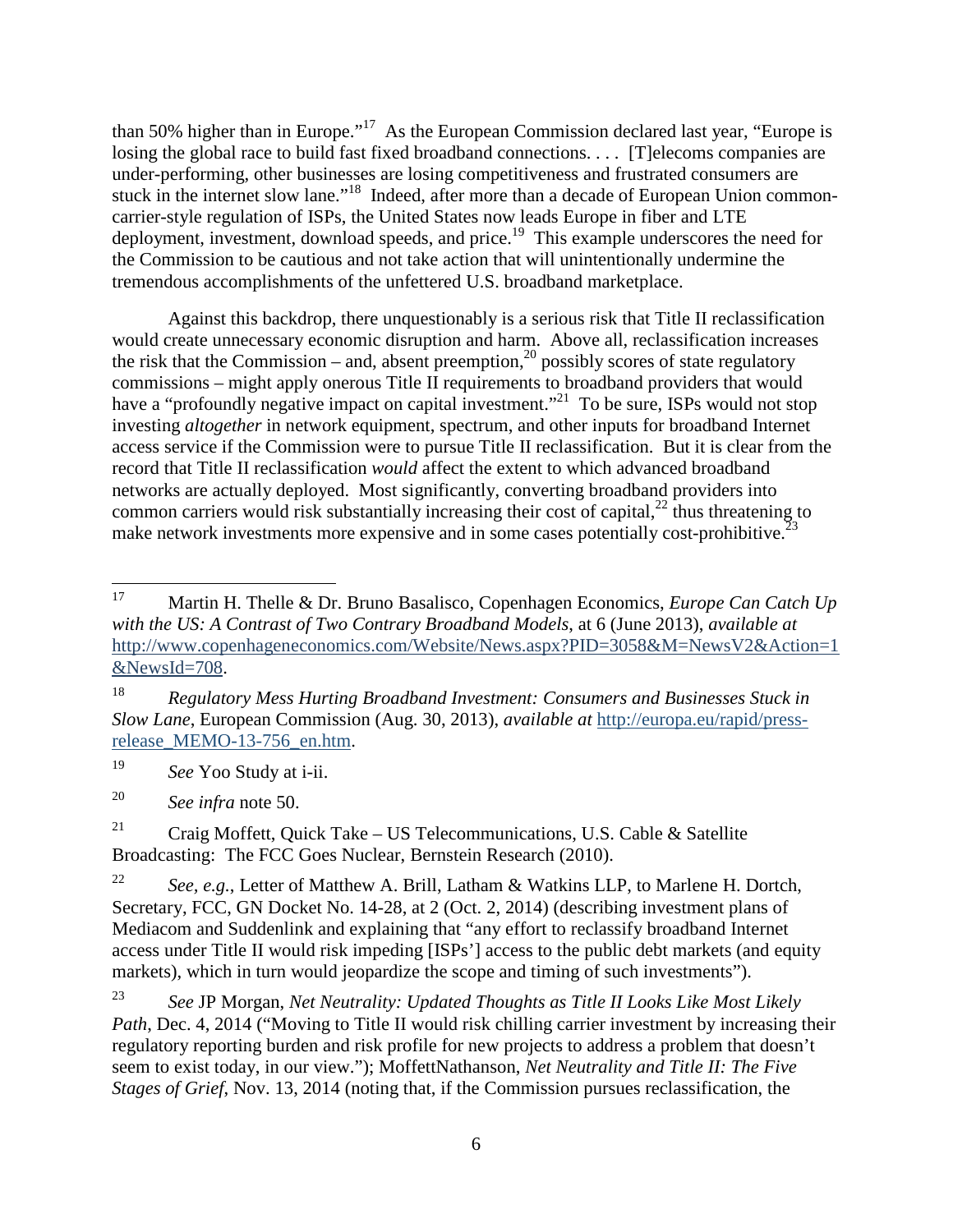Such a result would run directly counter to Congress' instruction to the Commission in Section 706 to "*encourage* the deployment on a reasonable and timely basis of advanced telecommunications capability to all Americans."<sup>24</sup> The seriousness of that concern has been heightened by comments from Akamai, Cisco, and dozens of other companies that supply many of the technologies most essential to the Internet ecosystem.<sup>25</sup> Particularly given the over \$1 trillion investment that broadband service providers have made in reliance on the Commission's longstanding light-touch regulatory approach and the unparalleled success of America's Internet economy,  $26$  the Commission should not reclassify broadband Internet access services as Title II telecommunications services. Rather, it should preserve the classification of broadband Internet access services as Title I information services and adopt open Internet rules that are very close to those that were adopted in 2010 using its now judicially validated authority under Section 706.

Even apart from these compelling policy reasons to retain the longstanding information service classification of broadband Internet access services, reclassification would undermine the

market would "cut terminal growth assumptions," and that "stocks have not fallen enough yet to conclude that this risk is appropriately discounted").

<sup>24</sup> 47 U.S.C. § 1302(a) (emphasis added).

-

<sup>25</sup> Cisco has explained that " $[r]$ eclassification would engender regulatory uncertainty, discouraging investment in facilities and stifling the innovation and dynamism that characterizes the broadband Internet market today." Comments of Cisco Systems, Inc., GN Docket Nos. 14-28, 10-127, at 27 (July 17, 2014). As Akamai put it, "Title II regulation would limit the drive of innovative companies to seek new and creative solutions to industry challenges." Reply Comments of Akamai Technologies, Inc., GN Docket Nos. 14-28, 10-127, at 4 (Sept. 15, 2014). Less than two weeks ago, no fewer than 60 of America's leading technology companies warned Congress and the Commission that "our companies and our employees – like the consumer, businesses, and public institutions who depend on ever-improving broadband networks – would be hurt by the reduced capital spend in broadband networks that would occur if broadband is classified under Title II." Letter from ACS Solutions *et al*. to Senate Majority Leader Reid *et al*. (Dec. 10, 2014). And another 100 manufacturing companies recently wrote a letter cautioning policymakers that "proposals to regulate the Internet with early 20th [c]enturyera laws severely threaten continued growth." Letter from Members of the National Association of Manufacturers to Senate Majority Leader Reid *et al.* (Dec. 10, 2014).

26 *See* USTelecom, "Broadband Investment," *available at* http://www.ustelecom.org/ broadband-industry/broadband-industry-stats/investment. Notably, the FCC's longstanding classification of broadband Internet access as an information service not only has engendered strong reliance interests but was expressly *intended* to induce substantial investments by broadband providers. *See*, *e.g.*, *Inquiry Concerning High-Speed Access to the Internet over Cable and Other Facilities*, Declaratory Ruling and Notice of Proposed Rulemaking, 17 FCC Rcd 4789,  $\sqrt{5}$  (2002) ("[B]roadband services should exist in a minimal regulatory environment that promotes investment and innovation in a competitive market.").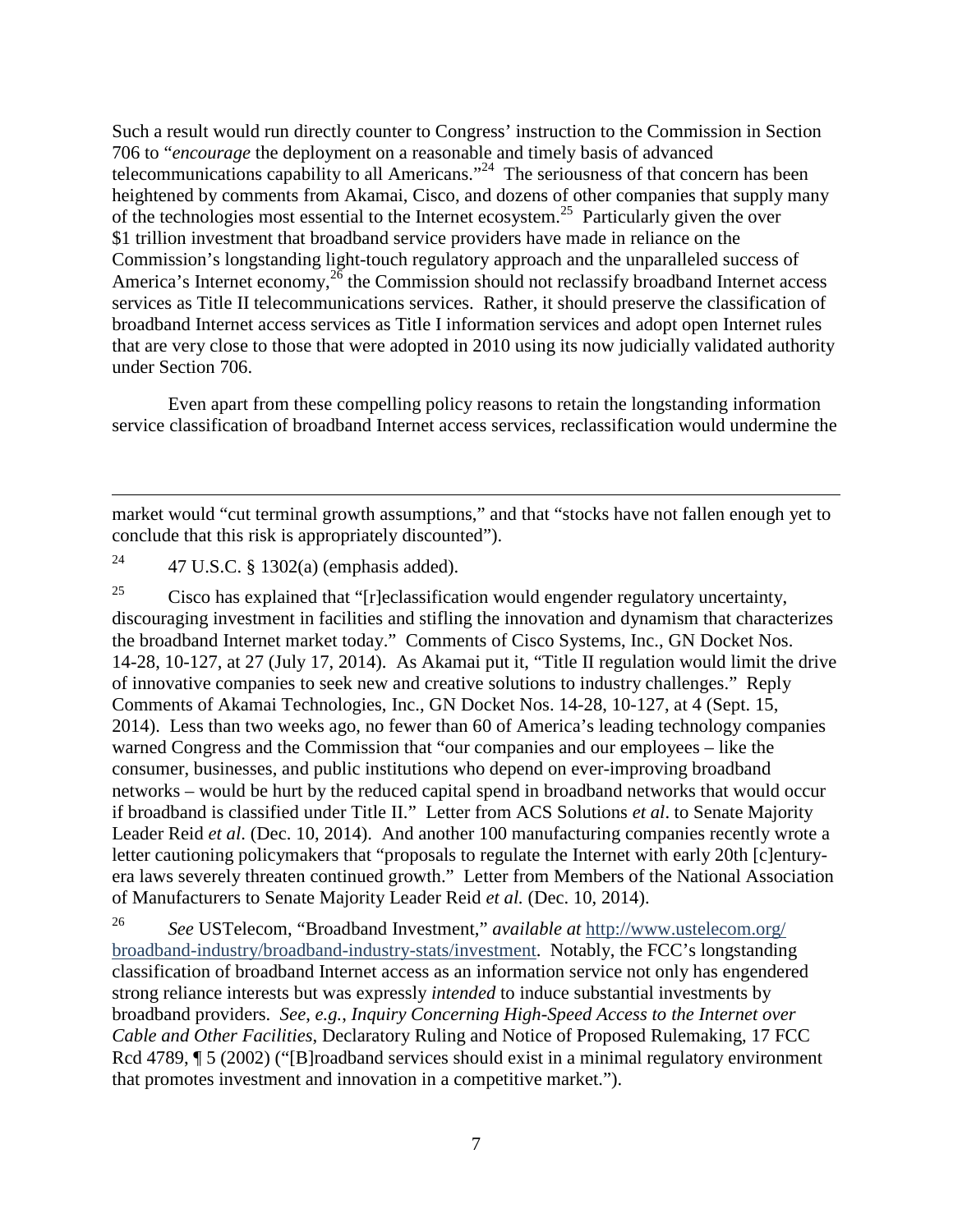paramount interest in ensuring the adoption of a sustainable open Internet order.<sup>27</sup> This is because, as the record persuasively demonstrates, reclassification would be inconsistent with the plain fact that broadband Internet access services retain the technical and functional characteristics that caused the Commission to determine that they were properly classified as Title I information services in 2002 (cable modem service), 2005 (wireline broadband), 2006 (broadband over power lines), and 2007 (wireless broadband). Those characteristics and capabilities include IP address number assignment, domain name resolution through a domain name system, protocol conversion, network security, and caching, as well as e-mail, newsgroup, and webpage-creation services. Indeed, these services have become more "enhanced" than ever – thanks to spam protection, pop-up blockers, and parental controls, along with ISPprovided anti-virus and anti-botnet technologies, cloud-based storage, and protections against denial-of-service attacks.<sup>28</sup> Yet another example is the Copyright Alert System, a functionality built into the broadband Internet access services offered by Comcast and other ISPs that, in conjunction with the Motion Picture Association of America, identifies and notifies customers who are alleged to be engaging in online copyright infringement.<sup>29</sup> This active monitoring and notification of potential infringement by end users is entirely inconsistent with the conception of an ISP as a passive telecommunications carrier offering only a "transmission" capability to the public.

Congress too has recognized that ISPs offer a functionally integrated information service in a variety of contexts. Section 230 of the Communications Act, which provides immunity from tort and other civil liability for any "provider or user of an interactive computer service" when enabling access to "information provided by another information content provider,"<sup>30</sup> expressly characterizes Internet access service as an "information service."<sup>31</sup> The statute also permits a "provider" of an "interactive computer service" (that is, an ISP) to impose "good faith" restrictions on access to unlawful content – in a manner that is alien to the notion that ISPs function as purely passive carriers of third-party information.<sup>32</sup> And as the statute explains, its

32 *Id.* § 230(c)(2).

 $\frac{1}{27}$  *See*, *e.g.*, Press Release, *FCC Chairman Tom Wheeler's Statement on President Barack Obama's Statement Regarding Net Neutrality* (rel. Nov. 10, 2014) ("We must take the time to get the job done correctly, *once and for all*, in order to successfully protect consumers and innovators online.") (emphasis added) ("Wheeler Nov. 10 Statement").

<sup>28</sup> *See*, *e.g.*, Comcast Reply Comments at 17-24; Comments of AT&T, GN Docket Nos. 14-28, 10-127, at 49 (July 15, 2014) ("AT&T Comments"); Comments of CTIA – The Wireless Association, GN Docket Nos. 14-28, 10-127, at 44 (July 18, 2014).

<sup>29</sup> *See* Comcast Corp., "New Copyright Alert System," Apr. 8, 2014, *available at*  http://customer.comcast.com/help-and-support/internet/copyrightalerts.

 $^{30}$  47 U.S.C. § 230(c).

<sup>31</sup> *See id.* § 230(f)(3) (defining "interactive computer service" as "any information service, system, or access software provider that provides or enables computer access by multiple users to a computer server, *including specifically a service or system that provides access to the Internet*" (emphasis added)).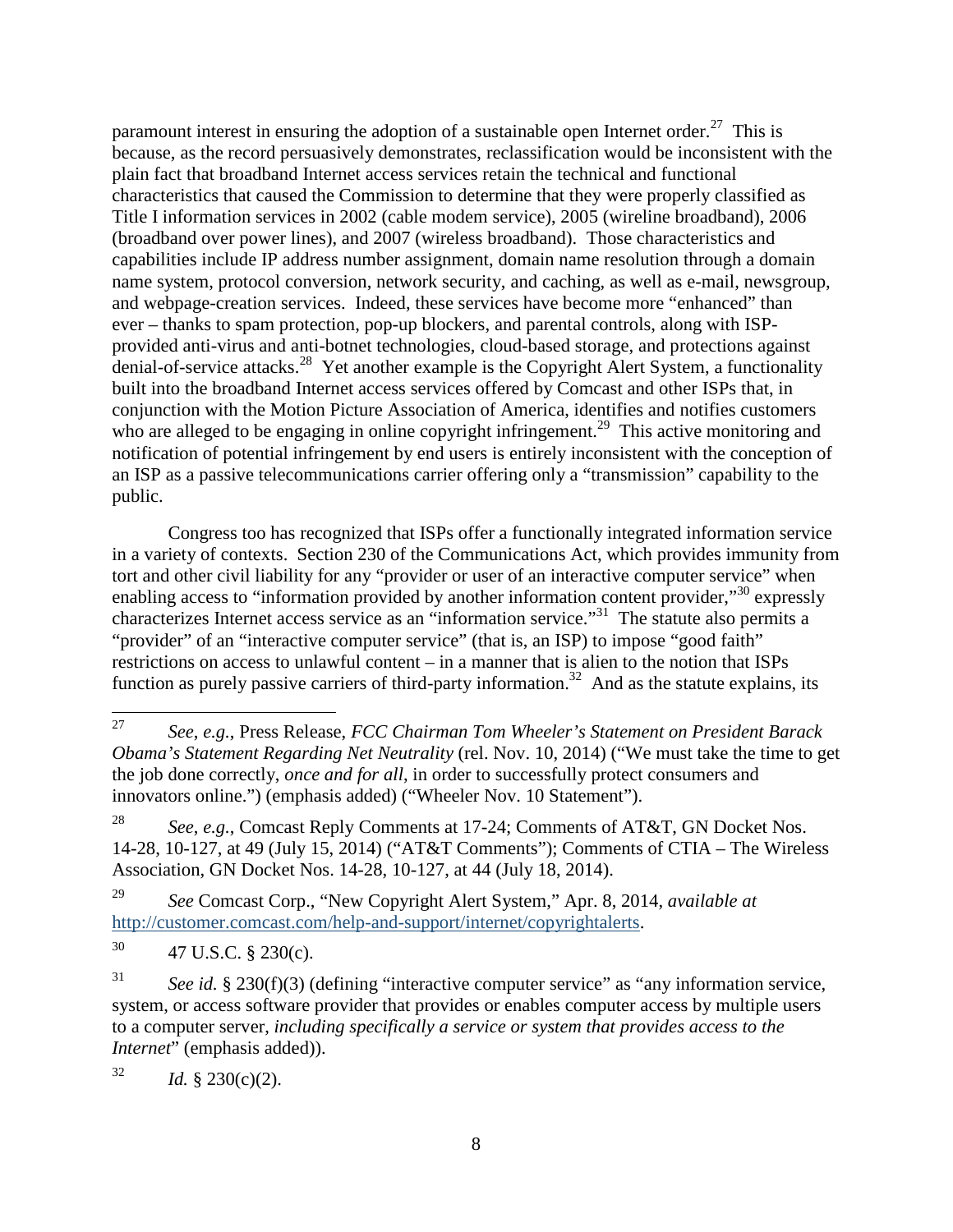protections are premised on Congress's recognition that "[t]he Internet and other interactive computer services have flourished, to the benefit of all Americans, with a minimum of government regulation."<sup>33</sup> Relatedly, the Digital Millennium Copyright Act shields ISPs from liability in connection with infringing content "residing on systems or networks at [the] direction of users" – a clear indication that Congress viewed Internet access as entailing storage (*e.g.*, caching) and other information-processing functionalities in addition to simple transmission.<sup>34</sup>

Moreover, since reclassification would "rest[] upon factual findings that contradict those which underlay its prior policy" and depart from "prior policy [that] has engendered serious reliance interests," the Commission would be required to "provide a more detailed justification" than normal for its change in policy.<sup>35</sup> The Supreme Court's decision in *Brand X* upholding the Commission's original classification rested on the Commission's conclusion that, "[s]een from the consumer's point of view . . . cable modem service is not a telecommunications offering because the consumer uses the high-speed wire always in connection with the informationprocessing capabilities provided by Internet access, and because the transmission is a necessary component of Internet access."<sup>36</sup> To change course now, therefore, the Commission must find both that (contrary to earlier findings) consumers do not see the functions that collectively constitute broadband Internet access service as integrated *and* that the benefits of reclassification offset the huge burdens it would impose on broadband providers who relied on prior policy. Neither finding would have support in the administrative record.

Nor could the Commission reasonably *compel* broadband providers to extract the transmission functionality of broadband Internet access service and offer it as a standalone telecommunications service. As a threshold matter, it is far from clear that the Commission actually has statutory authority to force an entity to offer telecommunications on a common carrier basis.<sup>37</sup> The Supreme Court in *Midwest Video II* rejected an attempt by the Commission "to compel cable operators to provide common carriage," holding that such authority "must

<sup>34</sup> 17 U.S.C. § 512(c). Moreover, both the Stop Online Piracy Act ("SOPA") and the Protect IP Act ("PIPA") would have placed additional burdens on ISPs to prevent their users from accessing copyright infringing content. While those measures were rejected based on legitimate concerns about saddling the Internet industry with overbroad duties and potential liability, the proposed duties underscore that members of Congress continue to view Internet access as more than simply an offer of telecommunications. *See* Stop Online Piracy Act, H.R. 3261, 112th Cong. (2011); Protect IP Act, S. 968, 112th Cong. (2011).

35 *FCC v. Fox Television Stations, Inc.*, 556 U.S. 502, 515 (2009).

36 *NCTA v. Brand X*, 545 U.S. 967, 988 (2005).

<sup>37</sup> The Act defines "common carrier" merely as "any person *engaged* as a common carrier for hire, in interstate or foreign communication by wire or radio or interstate or foreign radio transmission of energy." 47 U.S.C. § 153(11) (emphasis added).

 $\frac{1}{33}$ *Id.* § 230(a)(4).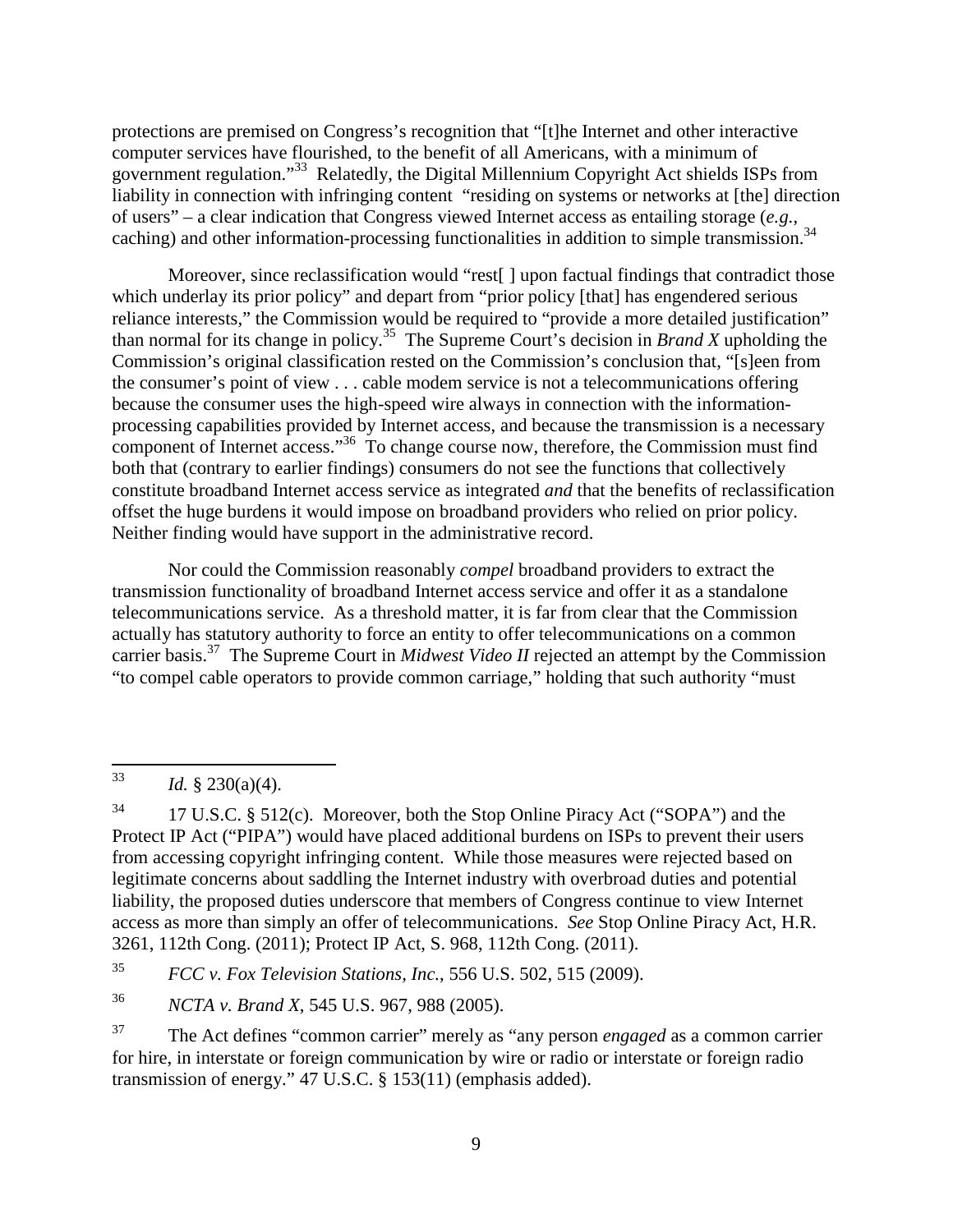come specifically from Congress."<sup>38</sup> And since the *Midwest Video II* decision, the Commission has never even attempted to compel an information service provider that is not already a common carrier to offer service as such.

Even if the Commission had authority to compel ISPs to offer a standalone telecommunications service on a common carrier basis, to do so for the industry as a whole it would need to find that *all* ISPs have market power<sup>39</sup> – a finding the Commission certainly could not make on this record. To the contrary, the facts show that local markets for broadband Internet access service are competitive and growing increasingly more so. According to the Commission's latest *Internet Access Service Report*, 99 percent of U.S. households are in census tracts where at least two fixed wireline broadband providers offer service, and 86 percent of U.S. households are in census tracts with at least three.<sup>40</sup> Moreover, roughly 100 percent of U.S. households are in census tracts in which three or more providers (either fixed or mobile) offer service.<sup>41</sup> Multiple recent surveys confirm that consumers across the country view local markets for broadband Internet access service as competitive. For example, a survey by Global Strategy Group found that the vast majority of consumers would readily switch ISPs, including to a DSL or wireless provider with slower speeds, if their provider were to degrade access to edge provider content and streaming video.<sup>42</sup> Another survey by Consumer Reports found that 71 percent of

39 *See Virgin Islands Tele. Corp. v. FCC*, 198 F.3d 921, 925 (D.C. Cir. 1999) (noting that the Commission has traditionally asserted authority to compel a private carrier to operate pursuant to Title II only if it "'has sufficient market power to warrant regulatory treatment as a common carrier'" (quoting *AT&T Submarine Sys., Inc.*, Memorandum Opinion and Order, 13 FCC Rcd 21585, 21589 (1998))).

40 *See* FCC*, Internet Access Services: Status as of December 31, 2013*, at 9, Fig. 5(a) (Oct. 2014), *available at* http://transition.fcc.gov/Daily\_Releases/Daily\_Business/2014/db1016/DOC-329973A1.pdf.

41 *Id.* at 10, Fig. 5(b).

<u>.</u>

<sup>42</sup> According to the Global Strategy Group survey, 82% of respondents would switch ISPs if their provider blocked, degraded, or otherwise slowed access to Internet content, and 79% would switch to a DSL or wireless provider. *See* Comcast Corporation, Response to the Federal Communications Commission's Request for Information Issued to Comcast Corporation on August 21, 2014, as Modified, at 195-204, Exhibits 74.2, 74.3 (Sept. 11, 2014); *see also* Comcast Corporation and Time Warner Cable Inc., Opposition to Petitions to Deny and Response to Comments, Exhibit 1, Reply Declaration of Mark A. Israel, Appendix I, MB Docket No. 14-57 (Sept. 23, 2014).

<sup>38</sup> *FCC v. Midwest Video Corp.*, 440 U.S. 689, 709 (1979). While some courts have suggested that the Commission may compel service providers to operate as common carriers, *see, e.g., Nat'l Ass'n of Regulatory Util. Comm'rs v. FCC*, 525 F.2d 630, 642 (D.C. Cir. 1976), they may well have assumed in those cases that the provider *already* was offering telecommunications on a standalone basis as a private carrier. Here, however, the record demonstrates that ISPs offer broadband Internet access service only as a functionally integrated information service.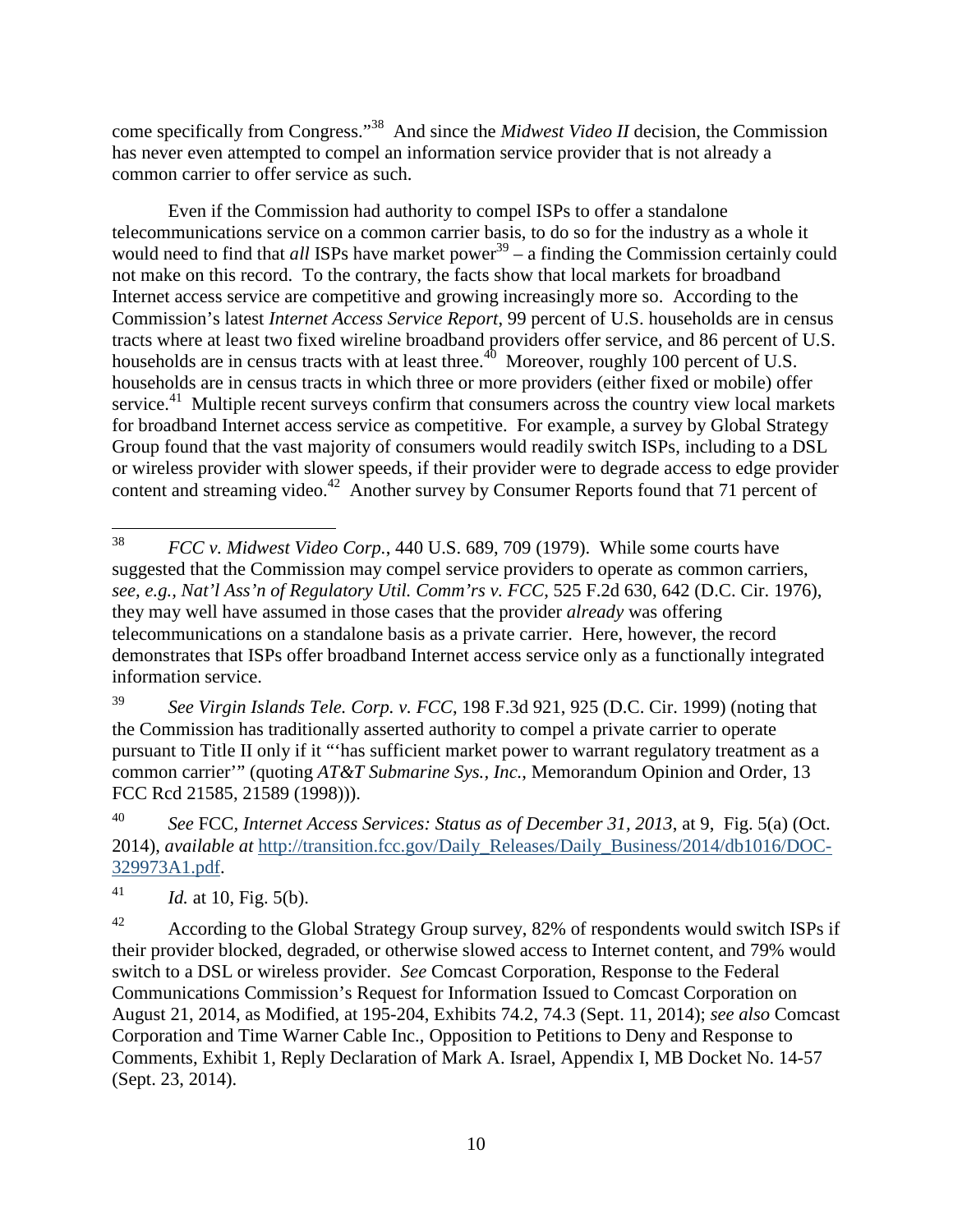respondents would switch to an alternative ISP if their provider were to attempt to block, slow down, or charge more for services such as Amazon Instant Video, Netflix, Pandora, and Skype.<sup>43</sup> And the competitive options for consumers will only continue to grow as wireline, wireless, and satellite providers all continue to expand and improve their broadband Internet access services, and as new entrants like Google Fiber deploy high-speed broadband networks in a growing number of markets.

At a bare minimum, even if the Commission could assert that market power exists in isolated areas and could seek to justify a compulsion to operate as a common carrier *in those areas*, the record does not support a determination that broadband providers possess market power in all geographic markets across the country and accordingly must operate as common carriers *everywhere*. Any such claim would violate both Commission precedent<sup>44</sup> and the Administrative Procedure Act.<sup>45</sup>

In short, there is no legally or factually defensible path for the Commission to reclassify broadband Internet access as a Title II telecommunications service – which begs the question why the Commission would even be considering Title II as an option for adopting new open Internet rules. Notably, this proceeding was not launched because the Commission had doubts about the proper characterization of broadband Internet access services, because it had learned something about the provision of such services that changed its prior factual understanding, or because marketplace realities and events had led it to conclude that the service must be provided on a common carrier basis. Indeed, there is no hint of any of these considerations in the NPRM. Instead, Chairman Wheeler's repeated refrain has been that Title II is simply "on the table" for the sole purpose of justifying open Internet rules<sup>46</sup> – a mantra that underscores the fact that Title II is under consideration only as a means to achieve a particular *policy* outcome, and not as an effort to properly characterize the "factual particulars" of broadband Internet access service.<sup>47</sup>

<sup>43</sup> <sup>43</sup> Glenn Derene, *71% of U.S. Households Would Switch from Providers That Attempt to Interfere with Internet*, Consumer Reports, Feb. 18, 2014, *available at* http://consumerreports.org/cro/news/2014/02/71-percent-of-households-would-switch-ifprovider-interferes-with-internet-traffic/index.htm.

<sup>44</sup> *See supra* note 39.

<sup>45</sup> *See Motor Vehicle Mfrs. Ass'n of U.S., Inc. v. State Farm Mut. Auto. Ins. Co.*, 463 U.S. 29, 43 (1983) (holding that an agency decision is arbitrary and capricious where the agency has failed to "articulate a satisfactory explanation for its action including 'a rational connection between the facts found and the decision made'") (internal citations omitted).

<sup>46</sup> *See, e.g.,* Statement by FCC Chairman Tom Wheeler on the FCC's Open Internet Rules, Feb. 19, 2014, at 2, *available at* https://apps.fcc.gov/edocs\_public/attachmatch/DOC-325654A1.pdf; Wheeler Nov. 10 Statement at 1.

 $47$  Given that Title II is neither necessary nor even useful for achieving strong net neutrality rules, including an outright ban on paid prioritization, there is not a reasonable *policy*  justification for Title II reclassification. *See* Comcast Comments at 50-54; Comcast Reply Comments at 30-32. Free Press and others have argued that Title II reclassification would enable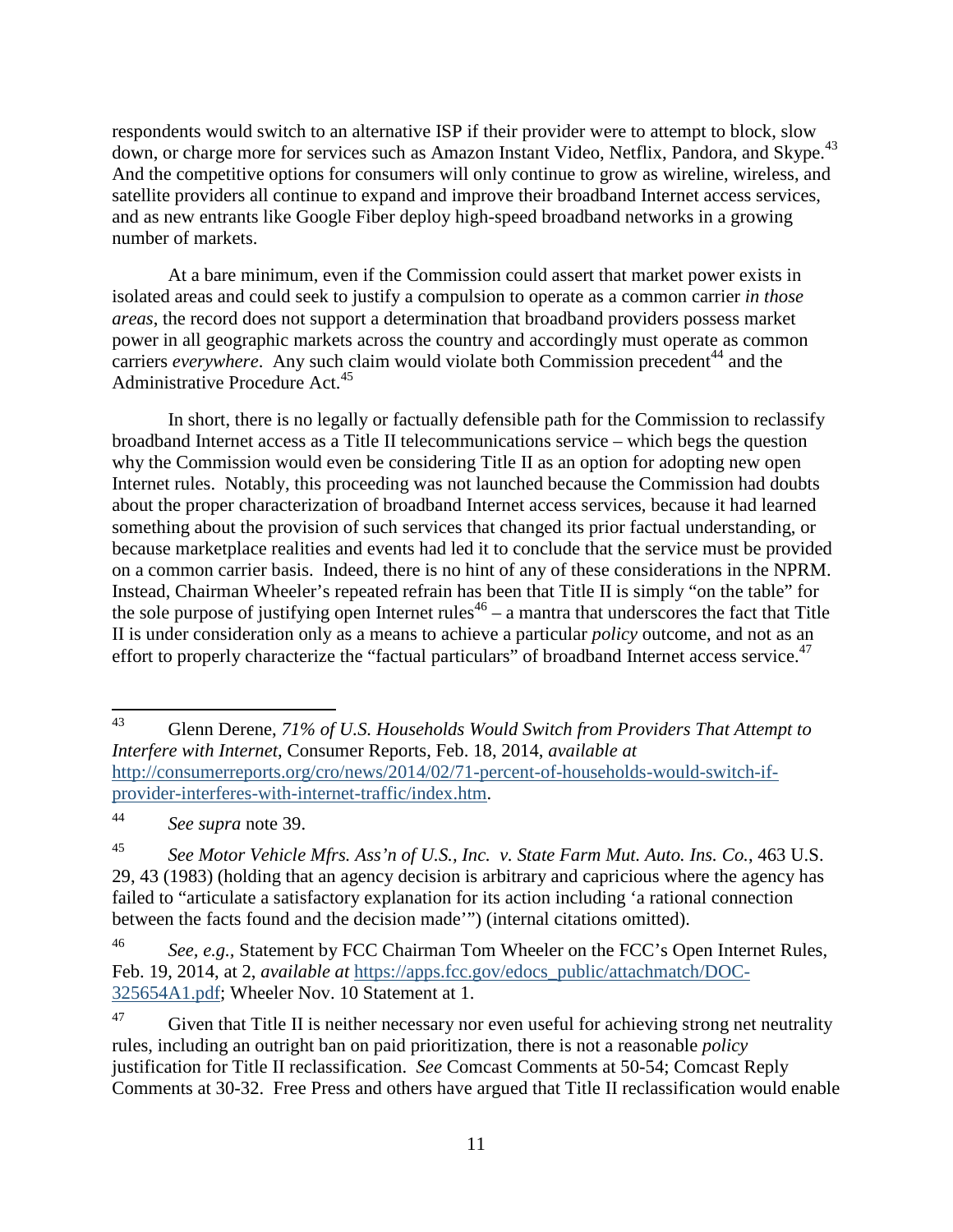Courts have made clear that the Commission may not "impose common carrier status upon any given entity on the basis of the desired policy goal the Commission seeks to advance."<sup>48</sup> That the President's endorsement of Title II appears to be driving the Commission's interest in reclassification only compounds this risk. Indeed, in *Fox*, in response to the claim that independent agencies' insulation from political oversight requires courts to be extra vigilant in ensuring that major policy decisions are justified, the Court defended the deference that ordinarily is accorded on the ground that "agencies are sheltered not from politics but *from the President*."<sup>49</sup> Here, the President's direct influence on the administrative process – which undermines the usual insulation of an "independent" agency from the Executive Branch – would accordingly increase the risk that reclassification would be considered arbitrary and capricious.<sup>50</sup>

48 *Sw. Bell Tel. Co. v. FCC*, 19 F.3d 1475, 1481 (D.C. Cir. 1994); *see also Nat'l Ass'n of Regulatory Util. Comm'rs v. FCC*, 525 F.2d 630, 644 (D.C. Cir. 1976) (holding that the Commission may not confer common carrier status "depending on the regulatory goals it seeks to achieve").

49 *Fox*, 556 U.S. at 523 (emphasis added).

<u>.</u>

 $50$  If the Commission were to seek reclassification under Title II, it should reaffirm that broadband Internet access service is an *interstate* service and that state regulation is therefore preempted. The Commission has long viewed Internet access service as inherently interstate, based on its finding that the service involves "a substantial portion of Internet traffic . . . accessing interstate or foreign websites." *Bell Atl. Tel. Cos. v. FCC*, 206 F.3d 1, 5 (D.C. Cir. 2000) (quoting *Implementation of the Local Competition Provisions in the Telecommunications Act of 1996, Intercarrier Compensation for ISP-Bound Traffic*, Declaratory Ruling and Notice of Proposed Rulemaking, 14 FCC Rcd 3689, ¶ 18 (1999)); *see also Inquiry Concerning High-Speed Access to the Internet Over Cable and Other Facilities*, Declaratory Ruling and Notice of Proposed Rulemaking, 17 FCC Rcd 4798, ¶ 59 (2002) (holding that cable modem service is "properly classified as interstate" based on an "end-to-end analysis . . . of the location of the points among which cable modem service communications travel" – points that "are often in different states and countries" (internal quotation marks and citations omitted)). Notably, even before the Commission classified DSL service as an information service, it recognized that the service was properly classified as interstate, and that such interstate DSL services were subject to exclusive federal jurisdiction. *See GTE Telephone Operating Cos., GTOC Tariff No. 1, GTOC Transmittal No. 1148*, Memorandum Opinion and Order, 13 FCC Rcd 22466, ¶ 1 (1998) (concluding that ADSL service, "which permits Internet Service Providers (ISPs) to provide their end user customers with high-speed access to the Internet, is an interstate service"). There is no basis in the record to depart from that historical understanding. To the contrary, even Free Press concedes that broadband Internet access is jurisdictionally interstate. *See* Letter of Matthew

the Commission to regulate broadband retail rates, usage-based pricing, and other issues that the Commission has repeatedly viewed as outside the scope of its open Internet initiatives, but those are not even legitimate policy goals in this proceeding. *See 2010 Open Internet Order* ¶ 72 (declining to extend open Internet rules to retail billing issues, including usage-based pricing); *id.* ¶ 67 n.209 (declining to extend open Internet rules to "interconnection" issues).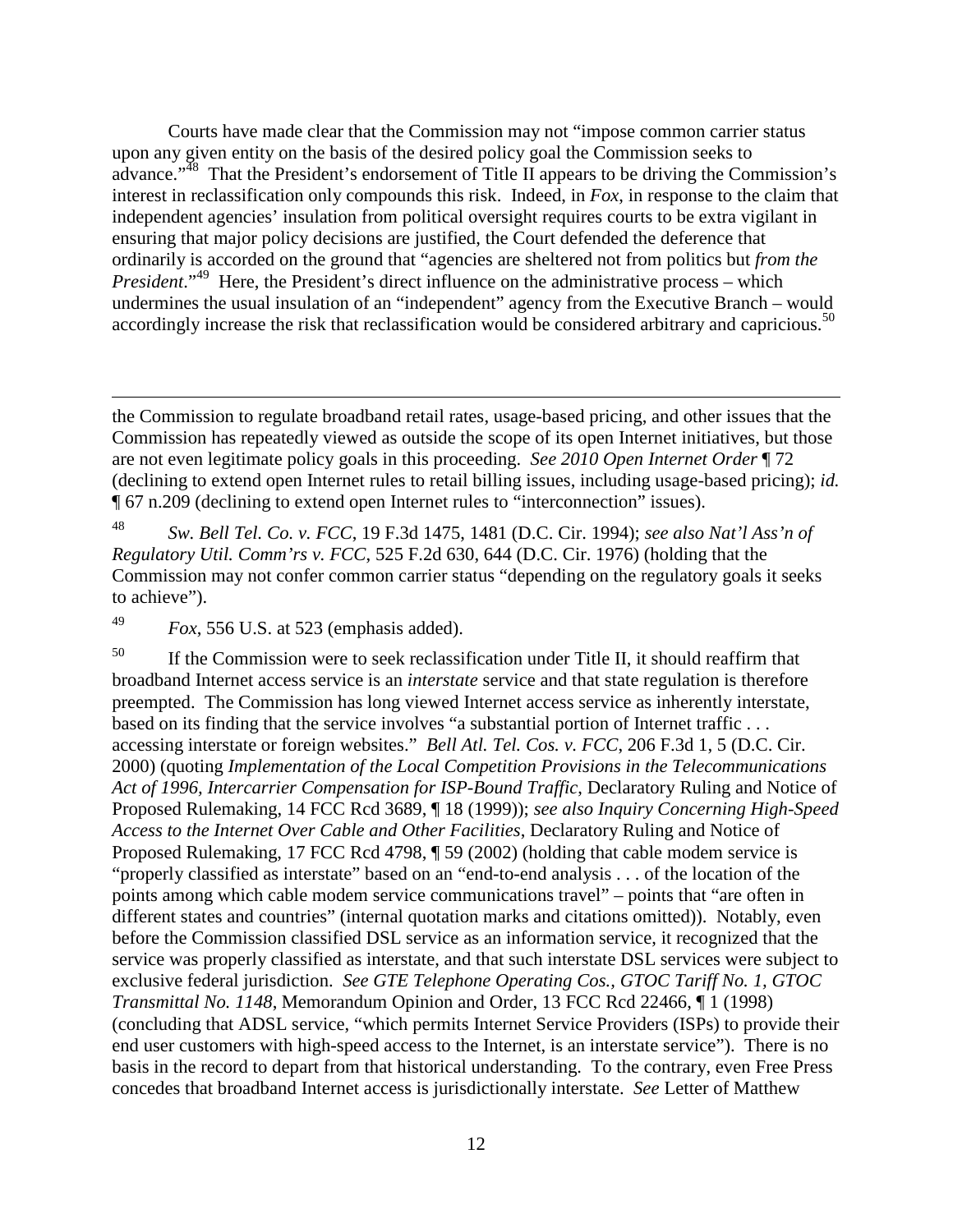## **II. If the Commission Decides to Reclassify Broadband Internet Access Service as a Telecommunications Service, It Simultaneously Must Grant Broad Forbearance Relief from Title II.**

If the Commission persists in pursuing reclassification despite the serious policy concerns and legal risks outlined above, it should mitigate the associated harms as much as possible by coupling Title II reclassification with broad forbearance from all Title II restrictions and obligations. In particular, the Commission should expressly forbear from applying any of the *substantive* requirements of Title II, including Sections 201 and 202, to the newly reclassified service or the providers that offer it, relying instead on its Section 706 authority to promulgate the three rules that the Chairman has said are needed<sup>51</sup> – and which the *Verizon* court said Section 706 would support for entities classified as common carriers.<sup>52</sup>

The Commission previously considered the appropriate approach to forbearance for broadband Internet access services and concluded that broad relief from Title II would be necessary if the service were reclassified, in order to avoid imposing undue burdens on a service that has always been subject to light-touch regulation, and to reduce the chilling effect of potential common carrier regulation. And it did so even before the *Verizon* court had clearly recognized the agency's authority under Section 706. Accordingly, the Commission's previous analysis should apply all the more forcefully and broadly now.

In the 2010 Notice of Inquiry that presented the so-called "Third Way" proposal for open Internet regulations, the Commission observed that the "forbearance analysis [for broadband] has a different posture" than telephone companies' requests for relief from legacy regulations, as the agency "would not be responding to a carrier's request to change the legal and regulatory framework that currently applies."<sup>53</sup> Rather, the Commission's task would be to determine "whether to forbear from provisions of the Act that, because of our information service

Wood, Policy Director, Free Press, to Marlene H. Dortch, Secretary, FCC, GN Docket Nos. 14- 28, 10-27, at 5-6 (Dec. 15, 2014).

51 *See* Letter of Chairman Wheeler to Congressman Henry Waxman (Nov. 19, 2014), *available at http://transition.fcc.gov/Daily\_Releases/Daily\_Business/2014/db1204/DOC-*330839A1.pdf ("[T]here are three bright lines for any open Internet rules: no blocking, no throttling, and no fast lanes.").

-

 $52$  The anti-discrimination and anti-blocking rules were invalidated "[b] ecause the Commission has failed to establish that the[y] . . . do not impose *per se* common carrier obligations[.]" *Verizon v. FCC*, 740 F.3d 623, 628 (D.C. Cir. 2014). This deficiency was directly rooted in "the Commission's still-binding decision to classify broadband providers not as providers of 'telecommunications services' but instead as providers of 'information services[.]'" *Id.* at 650. While the court's concerns can and should be addressed in other ways, reclassification allows for reinstatement of the prohibitions against blocking and unreasonable discrimination pursuant to Section 706 and would allow the Commission to explicitly address paid prioritization as well.

53 *Framework for Broadband Internet Service*, Notice of Inquiry, 25 FCC Rcd 7866, ¶ 70 (2010) ("*Third Way NOI*").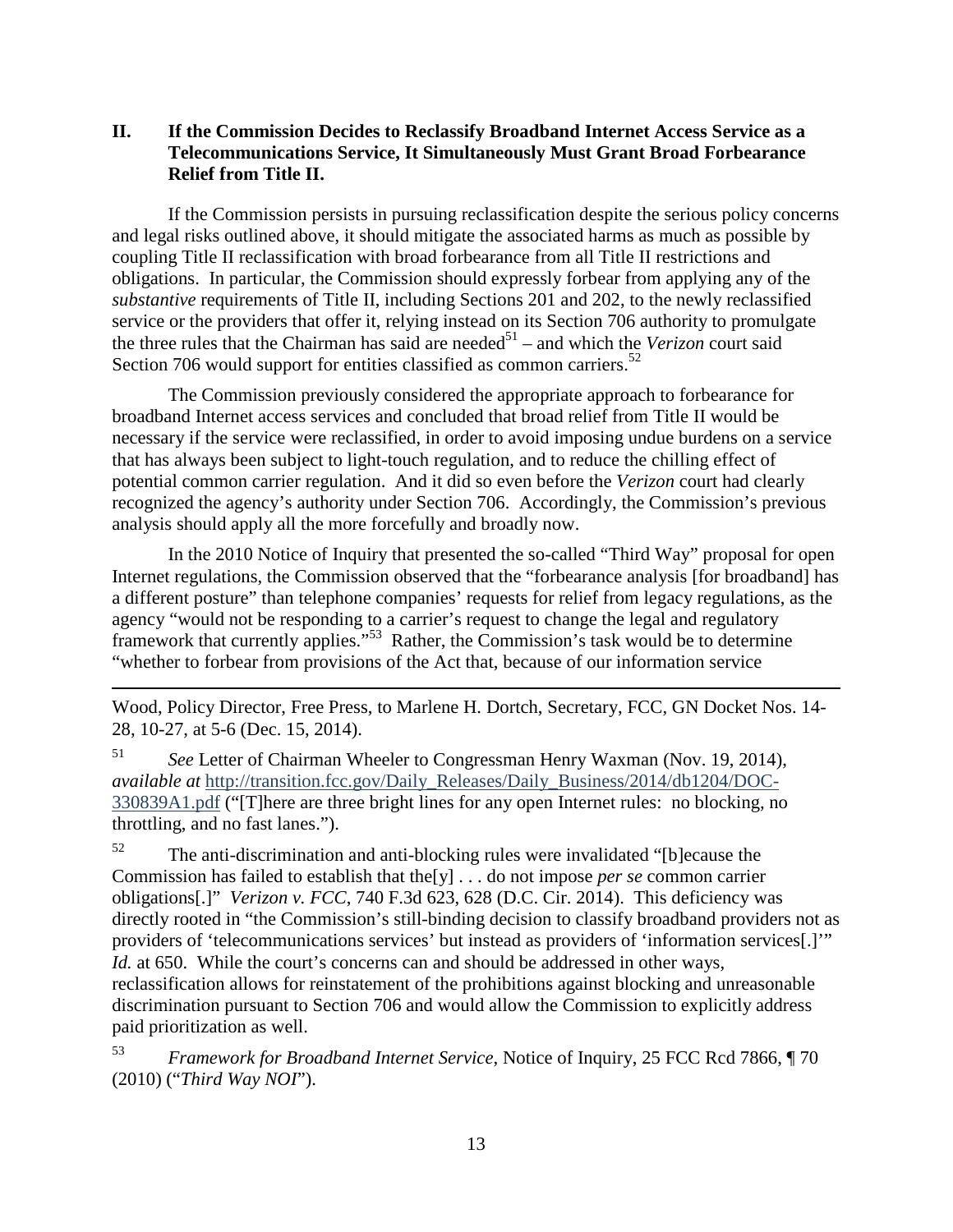classification, do not apply at the time of the analysis."<sup>54</sup> Noting that prior "Commission decisions classifying broadband Internet service did not rely on any particular, defined geographic area," the Commission proposed to forbear from all but a handful of Title II provisions on a nationwide basis in order to "maintain a deregulatory status quo for . . . broadband Internet service[.]"<sup>55</sup>

The then-FCC General Counsel characterized this proposal aptly:

The upshot is that the Commission is able to tailor the requirements of Title II so that they conform precisely to the policy consensus for broadband transmission services. Specifically, the Commission could implement the consensus policy approach . . . by forbearing from applying the vast majority of Title II's 48 provisions to broadband access services.<sup>5</sup>

Similarly, Commissioner Clyburn characterized the "entire point" of the Commission's proposal as avoiding the application of "old-world rules," noting that: "*[W]ithout forbearance there is no reclassification*. . . . *Think peanut butter and jelly. Salt and pepper. Batman and Robin.*" <sup>57</sup>

The Commission's position in 2010 was consistent with the views it expressed eight years earlier. In 2002, the Commission tentatively concluded that cable modem service should be subject to blanket forbearance from Title II in the event it was classified as a telecommunications service.<sup>58</sup> The Commission specifically noted that "the public interest

<sup>56</sup> "A Third-Way Legal Framework for Addressing the Comcast Dilemma," Austin Schlick, FCC General Counsel, at 4 (May 6, 2010).

<sup>57</sup> "Broadband Authority and the Illusion of Regulatory Certainty," Prepared Remarks of Commissioner Mignon L. Clyburn, Media Institute Luncheon, at 2 (June 3, 2010) (emphasis added).

58 *See Inquiry Concerning High-Speed Access to the Internet over Cable and Other Facilities*, Declaratory Ruling and Notice of Proposed Rulemaking, 17 FCC Rcd 4798 (2002), *aff'd sub. nom. NCTA v. Brand X*, 545 U.S. 967 (2005).

 $\frac{1}{54}$ *Id*.

<sup>55</sup> *Id.*  $\P$  73. The Commission has distinguished instances in which it applied a more focused forbearance analysis. For example, in setting forth the very granular analysis in the *Qwest Phoenix Order*, the Commission explicitly acknowledged that "a different analysis may apply when the Commission addresses advanced services, such as broadband services, instead of a petition addressing legacy facilities such as Qwest's petition in this proceeding." *Petition of Qwest Corporation for Forbearance Pursuant to 47 U.S.C. § 160(c) in the Phoenix, Arizona Metropolitan Statistical Area*, Memorandum Opinion and Order, 25 FCC Rcd 8622, ¶ 39 (2010) ("*Qwest Phoenix Order*") (subsequent history omitted). And in the *Third Way NOI*, the Commission acknowledged that "[S]ection 10 requires no 'particular . . . level of geographic rigor,' and the Commission has flexibility to adopt an approach suited to the circumstances." *Third Way NOI* ¶ 73 (internal citations omitted).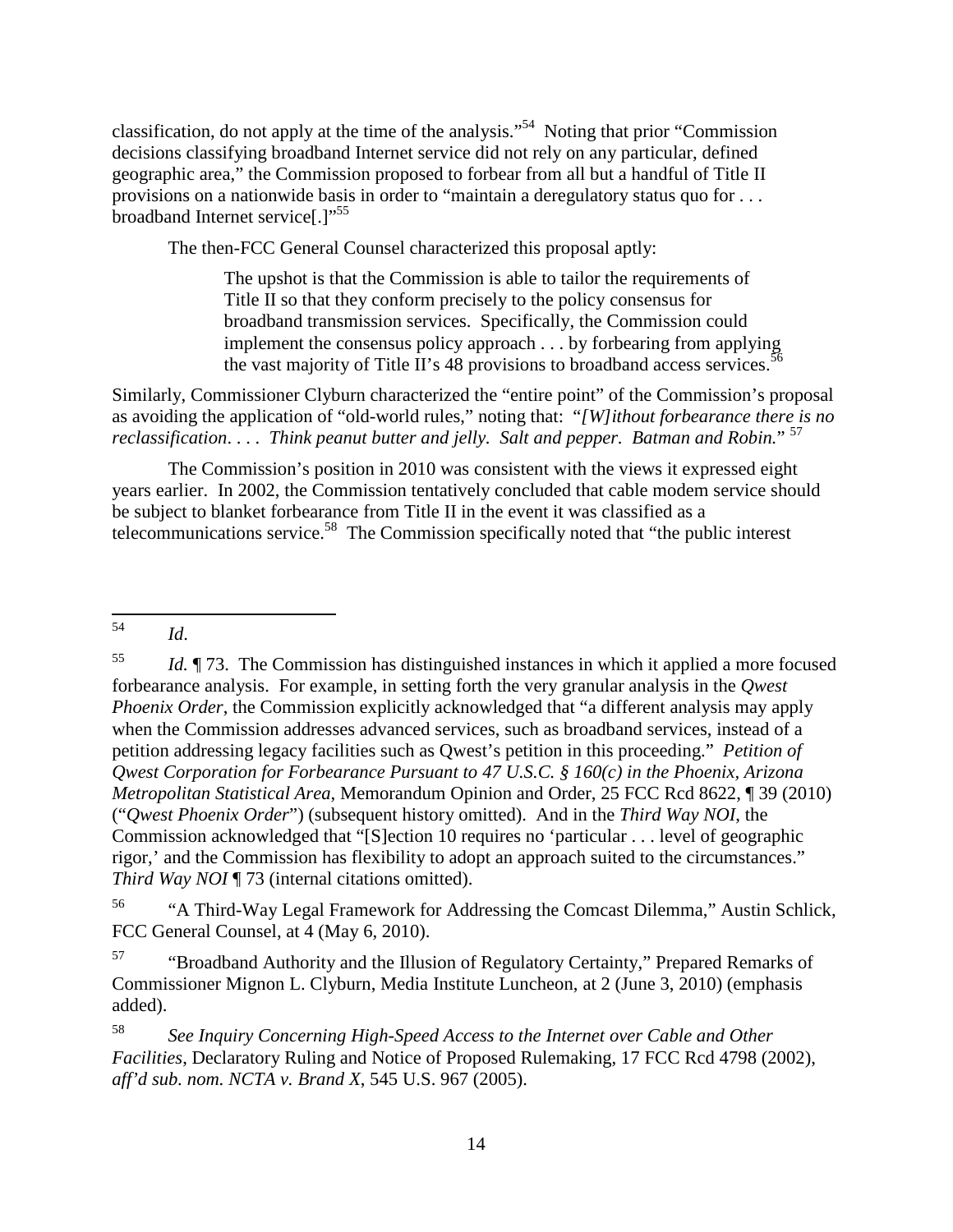would be served by the uniform national policy" that the broad grant of forbearance to cable modem service would produce.<sup>59</sup>

Earlier still, in determining that it should forbear from applying the tariffing and other core requirements of Title II to Commercial Mobile Radio Service ("CMRS") providers pursuant to Section 332 of the Communications Act, the Commission stressed that forbearance would promote robust competition among CMRS providers by shielding them from the economically harmful effects of unnecessary Title II regulation.<sup>60</sup> The Commission noted, for example, that requiring CMRS providers to comply with the tariffing requirements of Title II likely would have substantial anti-competitive effects. Specifically, tariffing would: (1) interfere with "rapid, efficient responses to changes in demand and cost, and remove incentives for carriers to introduce new offerings"; (2) "impede and remove incentives for competitive price discounting"; and (3) "increase rates for consumers."<sup>61</sup> Similarly, the Commission found that enforcing the entry and exit certification requirements of Section 214 could "actually deter entry of innovative and useful services."<sup>62</sup> In short, the Commission recognized that forbearance would strongly *advance* the expansion of competition and related consumer benefits, given that traditional common carrier obligations threaten to impede investment and innovation and thereby undermine the public interest when applied to competitive industries.

History has shown that the Commission's broad exercise of its forbearance authority – *together with preemption of state authority and a strong presumption in favor of market-based policies more generally* – was a key factor in jumpstarting the rapid development of mobile services in the United States, allowing the CMRS marketplace to become an intensely competitive, innovative industry. Indeed, four years after adopting the *CMRS Forbearance Order*, the Commission observed that its grant of forbearance "contributed significantly to the impressive growth of competition in CMRS markets."<sup>63</sup>

But the success of the CMRS industry cannot solely be attributed to the initial decision to forbear from most of Title II. Equally if not more importantly, the wireless industry flourished because of the broad deregulatory posture the Commission took toward the sector in the ensuing decades. The Commission generally refrained from imposing prescriptive regulation on CMRS providers and shielded those providers from common-carrier-style oversight in order to foster

 $\frac{1}{59}$ *Id*. ¶ 95*.*

61 *Id*. ¶ 177.

62 *Id*. ¶ 182.

63 *See Further Forbearance from Title II Regulation for Certain Types of Commercial Mobile Radio Service Providers*, Memorandum Opinion and Order and Notice of Proposed Rulemaking, 13 FCC Rcd 16857, *¶* 8 (1998).

<sup>60</sup> *See generally Implementation of Sections 3(n) and 332 of the Communications Act, Regulatory Treatment of Mobile Services*, Second Report and Order, 9 FCC Rcd 1411 (1994) ("*CMRS Forbearance Order*").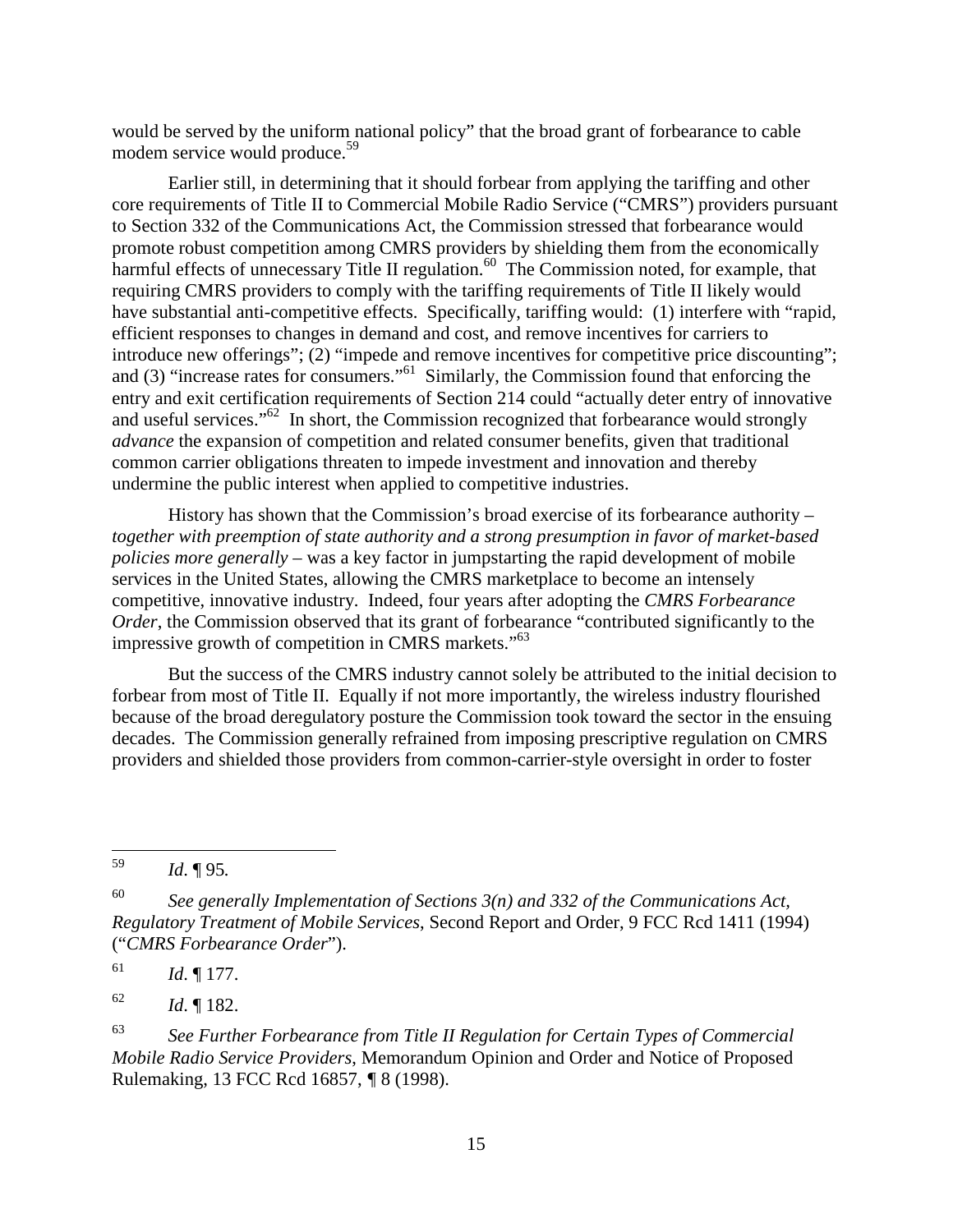competition. In fact, the Commission expressly disclaimed a desire to engage in *post hoc*  second-guessing of the rates or terms offered by CMRS providers.<sup>64</sup>

While instructive, the CMRS example is, therefore, not entirely dispositive, because it is unclear whether the FCC intends to adopt that same deregulatory posture toward broadband Internet access services. And, to be sure, at no point has the appetite to regulate the CMRS marketplace been as voracious as recent calls from some sectors to regulate the Internet. Simply stated, the CMRS model cannot, in and of itself, foretell the impact that regulation under a limited Title II regime (as opposed to full forbearance) would have on the broadband Internet access services marketplace. The only way the Commission can ensure a comparable deregulatory outcome is to forbear from applying Title II's restrictions and obligations in full.

No situation could better justify full use of the Commission's sweeping forbearance authority than the situation at hand. Indeed, there is broad consensus on the need for significant forbearance if reclassifying the regulatory status of broadband Internet access service.

The *Verizon* court recognized that Section 706 "furnishes the Commission with the requisite affirmative authority" to adopt the very rules it promulgated in 2010, including outright prohibitions against blocking, discrimination, and paid prioritization, so long as the regulated entities are *classified* as common carriers.<sup>65</sup> The Court certainly did not require active *regulation* under Title II as a prelude for this use of Section 706. The Commission thus need only reclassify and then rely exclusively on Section 706 to adopt net neutrality rules that prohibit the key "unjust and unreasonable" conduct that is the focus of the Commission's longstanding net neutrality proceeding: blocking, unreasonable discrimination, and paid prioritization.

And indeed, Chairman Wheeler has stated that the *sole* purpose of reclassifying broadband Internet access service would be to adopt open Internet protections, not to impose the panoply of Title II requirements that were designed to regulate monopoly telephone carriers. In particular, Chairman Wheeler stressed that the Commission's "goal [is] simple: to reach the outcomes sought by the 2010 rules."<sup>66</sup> President Obama likewise grounded his support for Title II reclassification in his desire to "create a new set of rules protecting net neutrality," and he noted that, "[i]f the FCC appropriately forbears from the Title II regulations that are not needed . . . [,] it will help ensure new rules are consistent with incentives for further investment in the infrastructure of the Internet."<sup>67</sup>

<u>.</u>

<sup>64</sup> *See Orloff v. Vodafone AirTouch Licenses LLC, d/b/a Verizon Wireless*, Memorandum Opinion and Order, 17 FCC Rcd 8987, ¶ 18 (2002) (explaining that, given "the existence of robust competition in the CMRS market," "the Commission has regulated CMRS 'through competitive market forces'") (internal citations omitted), *aff'd*, *Orloff v. FCC*, 352 F.3d 415, 420 (D.C. Cir. 2003) (affirming Commission's decision not to apply Section 202 to require Verizon to offer the same terms to all similarly situated customers).

<sup>65</sup> *Verizon*, 740 F.3d at 635.

<sup>66</sup> Wheeler Nov. 10 Statement.

<sup>67</sup> Obama Nov. 10 Statement.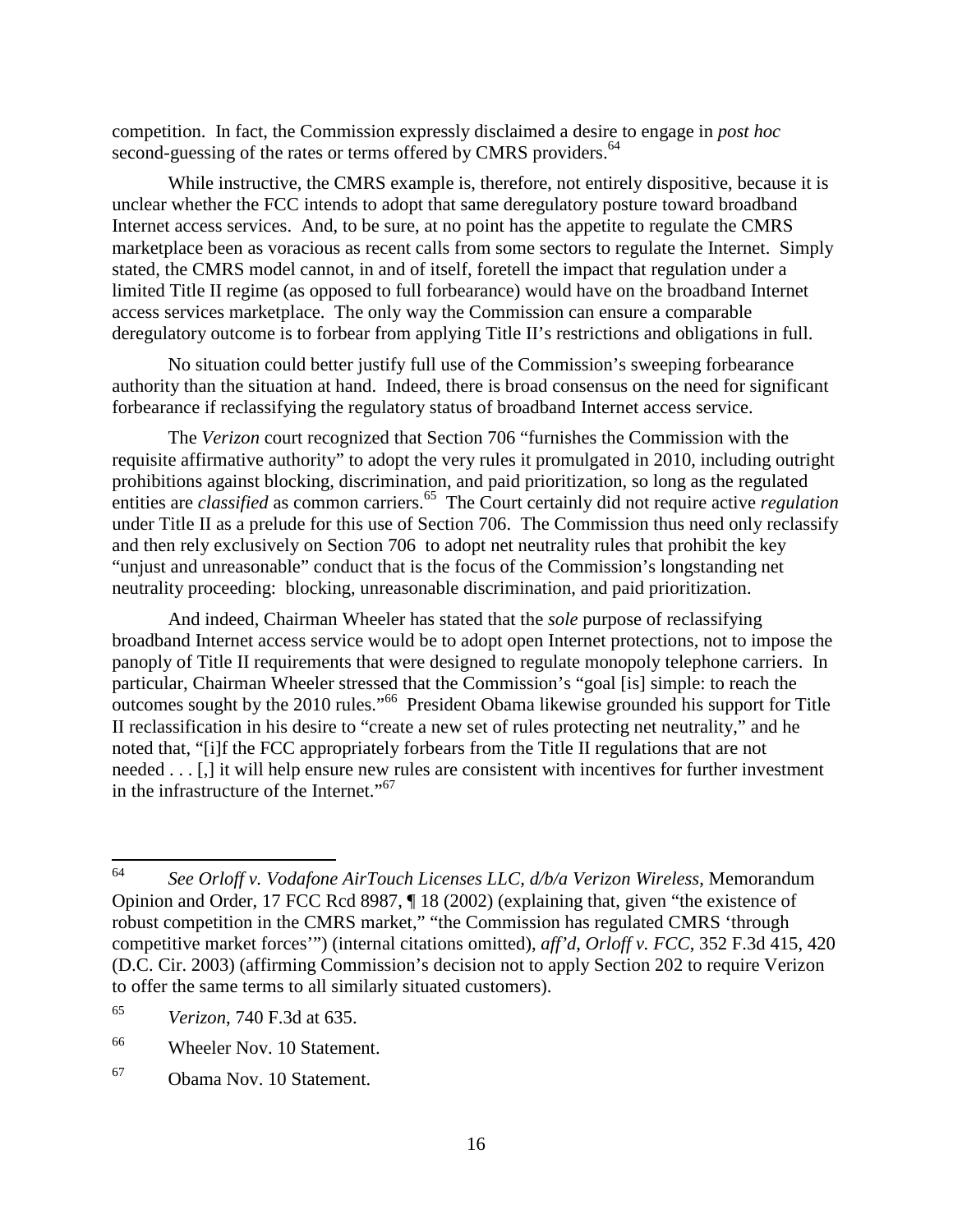Leading congressional proponents of reclassification also have stressed the need for broad forbearance. Congressman Waxman has urged the Commission to "forbear from applying most of the provisions of Title II to broadband providers," including Sections 201 and  $202.68$ Congresswoman Eshoo also has stated that she does not "support heavy-handed regulation and it is not called for," noting that the Commission has the "ability to tailor the law for market circumstances, deciding when and where to forbear from certain rules when those requirements are no longer necessary to protect the public."<sup>69</sup>

Even the most vocal proponents of reclassifying broadband as a telecommunications service have acknowledged that broad forbearance is appropriate. A leading representative of Public Knowledge, for example, has stated that granting forbearance for broadband providers would be "easy peasy" because it would not "require an exacting standard of evidence on a market-by-market basis."<sup>70</sup> Netflix went further, indicating that, because "[o]pen Internet rules under Title II need go no further than the basic tenets laid down by the Commission in 2010," Title II "does not mean more regulation."<sup>71</sup> Free Press likewise has indicated that "[t]here should be no doubt" that imposition of common carriage would "maintain the current deregulatory status quo," citing the nationwide forbearance granted to CMRS providers as a template that could be applied in this case.<sup>72</sup>

<sup>68</sup> Letter from Congressman Henry A. Waxman to Chairman Wheeler, GN Docket No. 14-28, at 12 (Oct. 3, 2014) ("Waxman Letter").

Letter from Congresswoman Anna G. Eshoo to Chairman Wheeler, GN Docket No. 14-28 (Oct. 22, 2014); *see also* John Eggerton, *Eshoo: FCC Can Find Title II-Lite Solution*, Multichannel News, Sept. 10, 2014, *available at* http://www.multichannel.com/news/nationalregulation/eshoo-fcc-can-find-title-ii-lite-solution/383720 (reporting on interview in which Rep. Eshoo voiced support for forbearing from all of Title II except for Section 202(a)). *See also*, *e.g.*, Letter from Senator Ron Wyden to Chairman Wheeler and Commissioners Clyburn, Rosenworcel, Pai, and O'Rielly, GN Docket No. 14-28, at 2 (Sept. 15, 2014) ("Congress acted in the 1996 Telecommunications Act to ensure that the FCC has discretion to forbear from applying all but the few Title II provisions needed to do to the job. And there is broad consensus that the FCC would only need to apply a handful of Title II provisions in order to preserve an open Internet."); Letter from Representative Zoe Lofgren to Chairman Wheeler, GN Docket No. 14-28, at 1-2 (Oct. 8, 2014) ("It is true that reclassifying all broadband Internet access services as title II services is not without some concern, which is why it should be done as narrowly – with as much restraint as possible – and solely to accomplish the goals of net neutrality[.]").

<sup>70</sup> *See* Harold Feld, *Forbearance Redux—Still Easy Peasy*, WetMachine, Oct. 2, 2014, http://www.wetmachine.com/tales-of-the-sausage-factory/forbearance-redux-still-easy-peasy/.

 $71$  Comments of Netflix, Inc., GN Docket Nos. 14-28, 10-127, n.42 (July 15, 2014).

<sup>&</sup>lt;sup>72</sup> Comments of Free Press, GN Docket Nos. 14-28, 10-127, at 42-44, 46 (July 17, 2014). At least insofar as cable broadband is concerned, Free Press's notion of a "return to common carrier regulation" is utterly unfounded; the Commission has *never* applied common carrier regulation to cable broadband.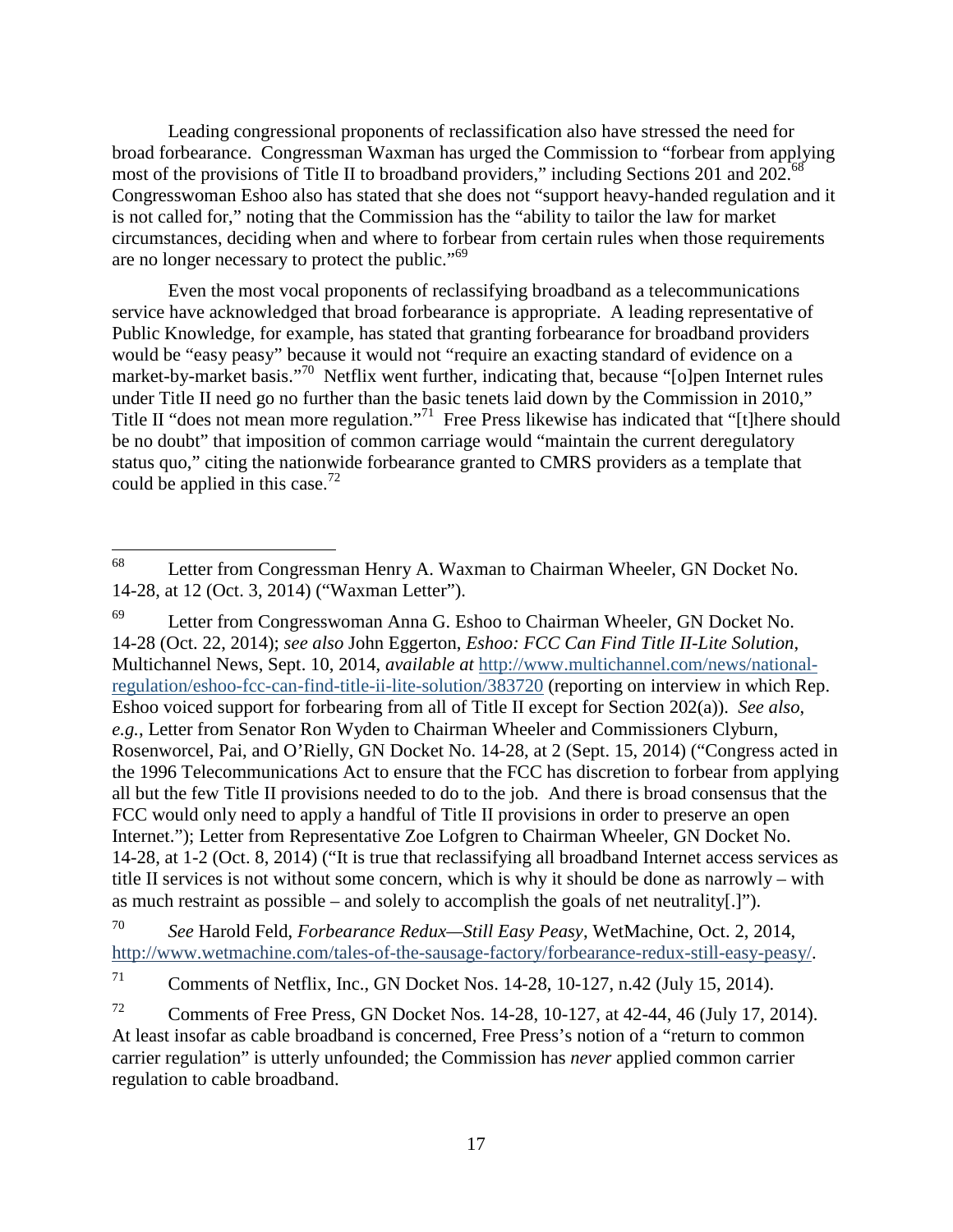Notably, key proponents of reclassification appropriately recognize that broad forbearance must include forbearance from Sections 201 and 202 of the Act. For example, President Obama's call for reclassification specifically urged "forbearing from rate regulation and other provisions less relevant to broadband services,"<sup>73</sup> and rate regulation is, of course, a central component of Section 201(b).<sup>74</sup> Congressman Waxman was even more explicit, urging the Commission to forbear from "[S]ections 201 and 202," because doing so will both "help assure broadband providers that the Commission does not plan to regulate the rates of broadband Internet access service" and "avoid the Title II precedents that were initially developed for regulation of telephone services."<sup>75</sup> As he further explained,

> [F]orbearance would be justified because the no blocking, no throttling, and no paid prioritization rules promulgated under [S]ection 706 would render the Title II provisions unnecessary. Section 706 gives the FCC a broad canvas for writing rules that protect the open Internet and its virtuous circle of innovation and investment. Once the FCC has exercised that authority, further regulation under most of the provisions of Title II would be duplicative at best. Reinstating open Internet protections without relying on [S]ections 201 and 202 also advances the "virtuous circle" that accelerates broadband deployment because it avoids the specter of price regulation under Title II that critics argue could stifle broadband investment.<sup>76</sup>

Thus, Sections 201 and 202 not only are unnecessary in the broadband arena, but also would be affirmatively harmful. Although Congress did not authorize the Commission to forbear from the application of Sections 201 and 202 to CMRS providers in Section 332, it *did* provide that authority in Section 10 of the Act. The Commission should employ that authority here, as shielding broadband providers from the intrusive dictates of Sections 201 and 202 is necessary to promote the broadband deployment and adoption goals embodied in Section 706 and in the Commission's National Broadband Plan.<sup>77</sup>

 $^{75}$  Waxman Letter at 12.

<sup>73</sup> <sup>73</sup> Obama Nov. 10 Statement.

<sup>74</sup> *See* 47 U.S.C. § 201(b) ("All *charges*, practices, classifications, and regulations for and in connection with such communication service, shall be just and reasonable, and any such *charge*, practice, classification, or regulation that is unjust or unreasonable is declared to be unlawful[.]") (emphasis added).

<sup>76</sup> *Id.* at 12-13 (footnote omitted).

<sup>77</sup> *See* Federal Communications Commission, *Connecting America: The National Broadband Plan*, at xi, 5 (2010) (stating the Commission's goal of ensuring that "every American has access to broadband capability," and finding that "the American broadband ecosystem has evolved rapidly," and that this evolution has been "[f]ueled primarily by private sector investment and innovation" with "limited government oversight" (internal quotation marks and citations omitted)).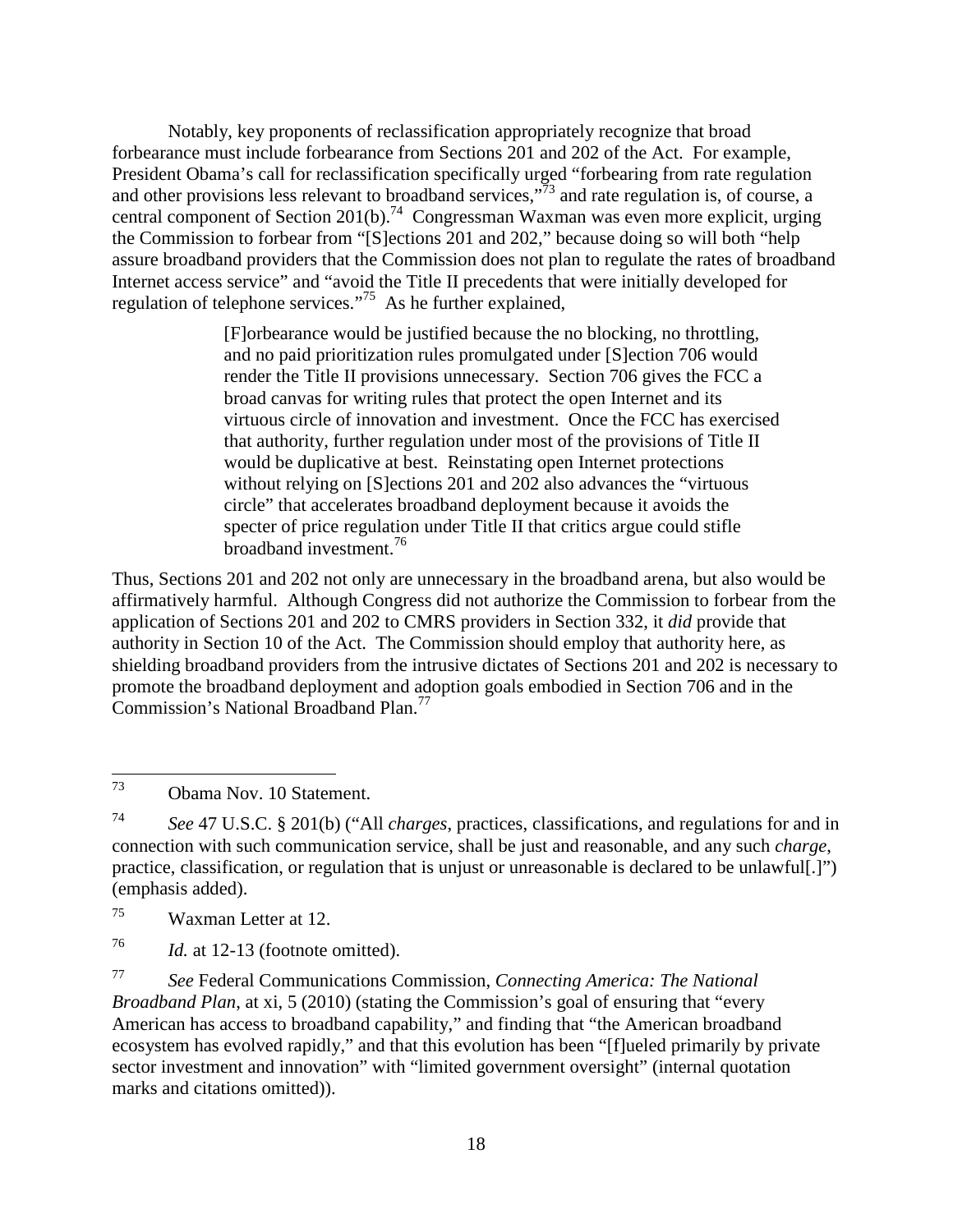If the Commission were to depart from these proposals and decline to forbear from Sections 201 and 202, it would retain sweeping authority over all "charges, practices, classifications and regulations" of broadband providers – authority far beyond the purposes of this proceeding.<sup>78</sup> These provisions have provided the legal underpinnings for some of the most muscular regulatory measures in the Commission's history, including establishing a rate-ofreturn regime for AT&T and the associated Bell System companies,<sup>79</sup> imposing unbundling and structural separation requirements on AT&T and GTE's provision of enhanced services,  $80$ establishing a comprehensive access charge regime to determine the rates interexchange carriers pay for access to local telephone company facilities used to complete interstate service offerings,<sup>81</sup> creating a system of "price cap" regulation to govern the rates of the largest incumbent LECs, $82$  and establishing physical and virtual collocation requirements for certain incumbent LECs. $^{83}$  Not even the most zealous of net neutrality proponents is currently proposing that anything remotely akin to these requirements be applied to broadband Internet access services. But retaining Sections 201 and 202 would leave the door open to precisely these kinds of heavy-handed regulations – including *price regulation*, notwithstanding any effort to forbear from statutory tariffing duties under Section 203.<sup>84</sup>

To avoid the risk of "regulatory overhang" that could easily discourage the investment needed to ensure continued deployment of advanced broadband services throughout the nation, <sup>85</sup>

78 *See* 47 U.S.C. §§ 201(b), 202(a).

-

79 *See American Telephone & Telegraph Co. and the Associated Bell System Companies Charges for Interstate and Foreign Communication Service; American Telephone & Telegraph Co. Charges, Practices, Classifications, and Regulations for and in Connection with Teletypewriter Exchange Service*, Interim Decision and Order, 9 FCC 2d 30, ¶ 239 (1967)

80 *See Amendment of Section 64.702 of the Commission's Rules and Regulations (Second Computer Inquiry)*, Final Decision, 77 FCC 2d 384, ¶¶ 229-30, 239-40 (1980) (subsequent history omitted).

81 *See MTS and WATS Market Structure*, Third Report and Order, 93 FCC 2d 241, ¶ 10 (1983).

82 *See Policy and Rules Concerning Rates for Dominant Carriers*, Second Report and Order, 5 FCC Rcd 6786, ¶¶ 1-6 (1990).

83 *Expanded Interconnection with Local Telephone Company Facilities; Amendment of the Part 69 Allocation of General Support Facility Costs*, Report and Order and Notice of Proposed Rulemaking, 7 FCC Rcd 7369 (1992), *vacated Bell Atlantic Telephone Cos. v.* FCC, 24 F.3d 1441, 1446-47 (D.C. Cir. 1994); *Expanded Interconnection with Local Telephone Company Facilities*, Memorandum Opinion and Order, 9 FCC Rcd 5154, ¶ 3 (1994).

<sup>84</sup> 47 U.S.C. § 203.

<sup>85</sup> As Citicorp Chairman and CEO Walter Wriston observed, "Capital goes where it is welcome and stays where it is well treated." *See* Rich Karlgaard, *Capital Goes Where It's Welcome*, Forbes (May 18, 2009), *available at* http://www.forbes.com/sites/digitalrules /2009/05/18/capital-goes-where-its-welcome/.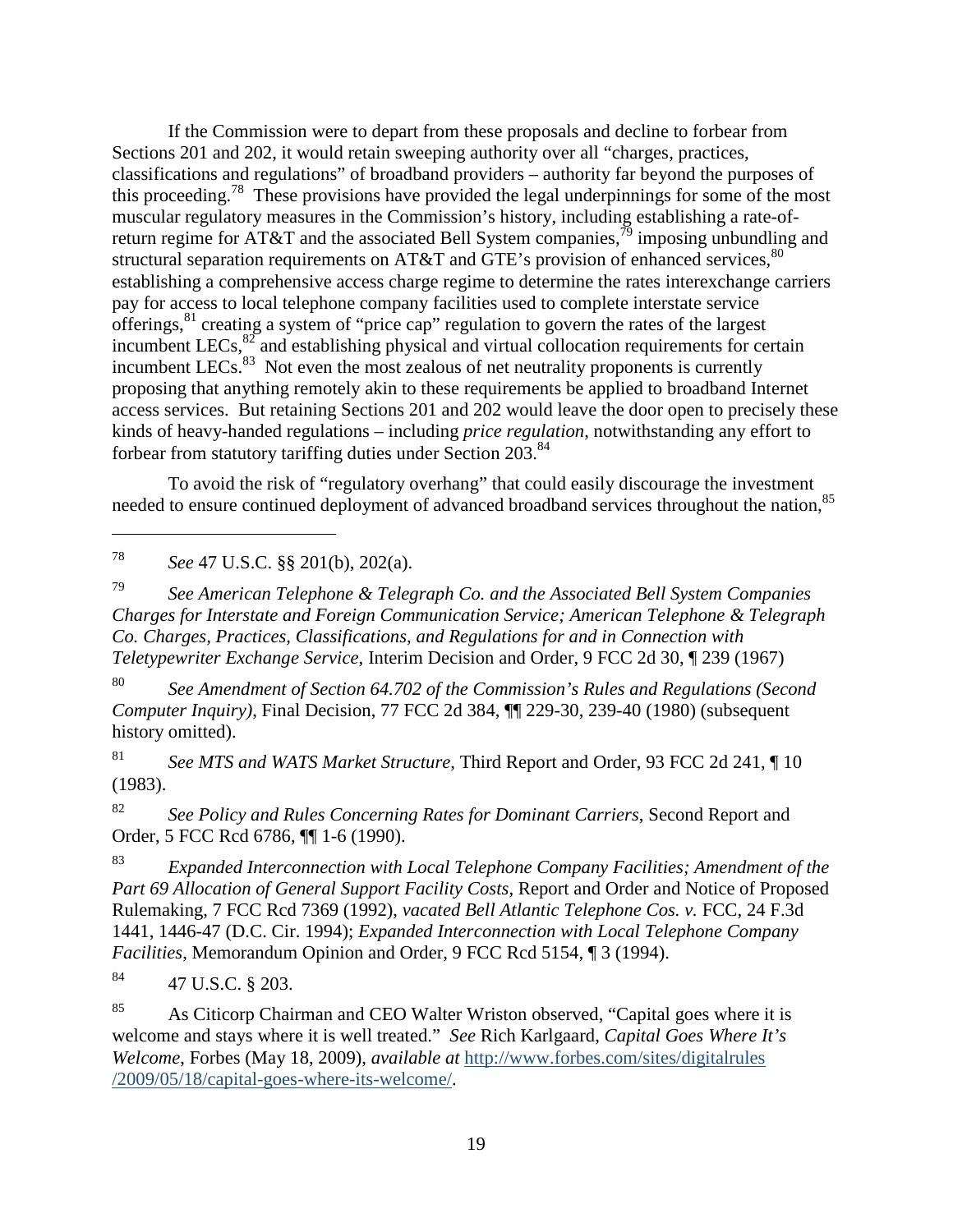it is essential that the Commission take the necessary action at this time to make it clear that it has no intention of imposing these sorts of regulations on broadband Internet access services. The only way to do so is to forbear from all requirements imposed under Title II, including Sections 201 and 202.

### **III. The Commission Has Authority Under the Communications Act to Grant Broadband Internet Access Service Providers Broad Forbearance Relief on a Nationwide Basis.**

The Commission has expansive authority pursuant to Section 10 to grant immediate nationwide forbearance from Title II for broadband Internet access services.<sup>86</sup> Indeed, "Congress" enacted Section 401 of the 1996 Act, adding Section 10 to the Communications Act" to give the Commission "express authority to eliminate unnecessary regulation and to carry out the pro-competitive, deregulatory objectives that it pursued in the *Competitive Carrier* proceeding for more than a decade."<sup>87</sup> As explained above, there can be little doubt that granting forbearance from all provisions of Title II that impose, or could be used to impose, obligations and restrictions on broadband Internet access services would be pro-competitive and otherwise would advance the public interest.

The Commission's approach to granting nationwide, broad forbearance from Title II to CMRS providers furnishes a useful starting point for its approach to relieving broadband providers of Title II obligations.<sup>88</sup> Like the broadband industry, the commercial mobile radio business had not previously been subject to the traditional obligations imposed by Title II. The Commission concluded, therefore, that CMRS providers should be granted nationwide forbearance from key Title II provisions pursuant to a streamlined framework.<sup>89</sup> Notably, the Commission decided not to analyze the CMRS marketplace on a granular, geographic-area-bygeographic-area basis. Instead, the Commission examined competitive conditions at a national

<u>.</u>

<sup>&</sup>lt;sup>86</sup> While Free Press has suggested that the Commission could "stay[]" the enforcement of certain Title II provisions without actually granting forbearance pursuant to Section 10, it has not articulated a coherent legal theory for its proposal and, in any event, its approach would create needless uncertainty. *See* Letter from Matthew F. Wood, Policy Director, Free Press, to Marlene H. Dortch, FCC Secretary, GN Docket Nos. 14-28, 10-127 (Nov. 21, 2014). Notably, if the Commission can justify "temporary" forbearance on the ground that enforcement of a provision is not currently necessary, then it is *required* to forbear without any temporal restriction under the plain language of Section 10. *See* 47 U.S.C. § 160(a) (providing that the Commission "*shall* forbear" where the statutory factors are satisfied (emphasis added)).

<sup>87</sup> *Policy and Rules Concerning the Interstate, Interexchange Marketplace Implementation of Section 254(g) of the Communications Act of 1934, as amended*, Order on Reconsideration, 12 FCC Rcd 15014, ¶¶ 11, 13 (1997).

<sup>88</sup> *See generally CMRS Forbearance Order*.

<sup>89</sup> *Id*.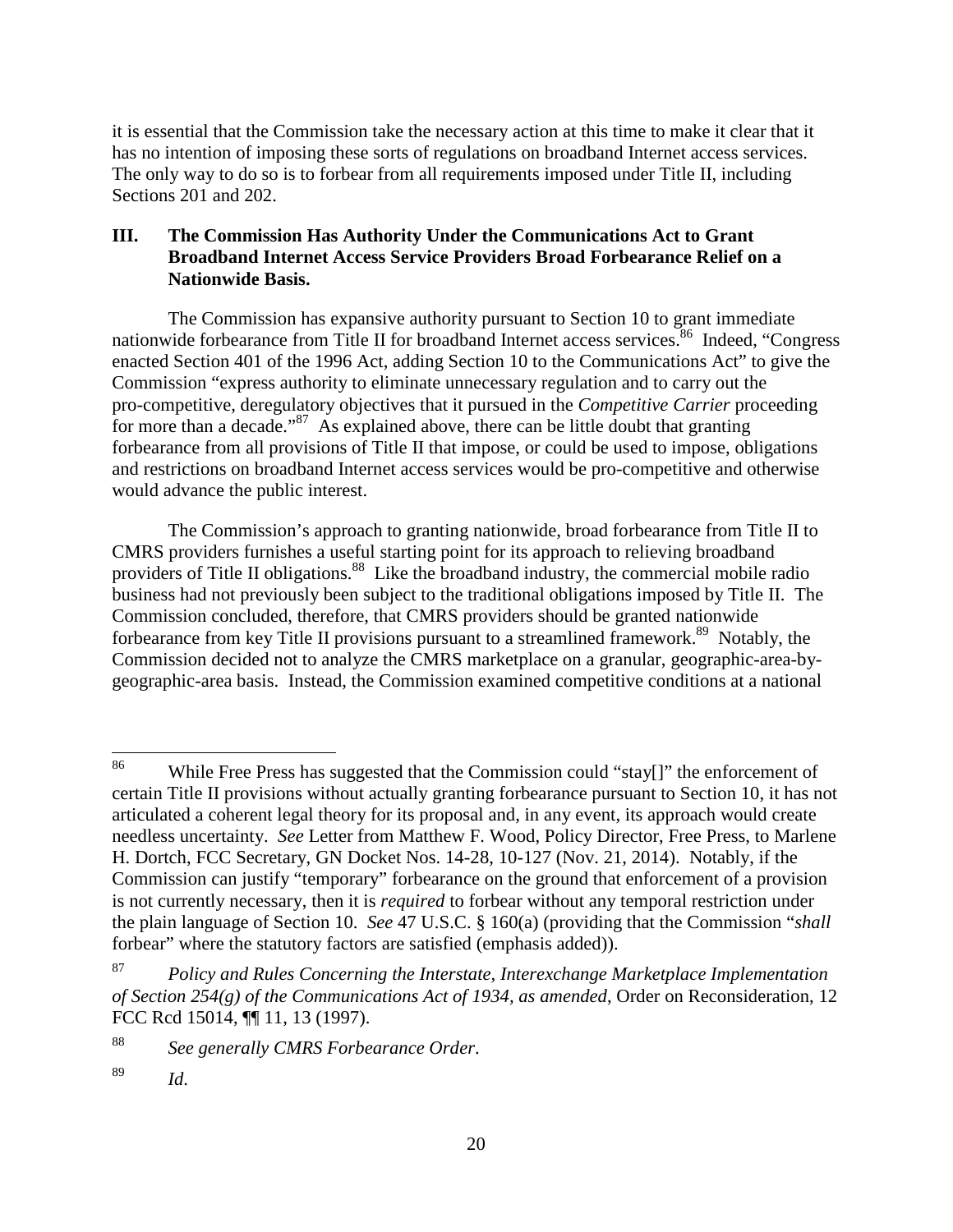level and concluded that the CMRS industry was sufficiently competitive to justify a broad, nationwide grant of forbearance from the tariffing and other core requirements of Title II.<sup>90</sup>

It bears emphasis that the Commission reached this conclusion while acknowledging that incumbent CMRS providers might possess market power in specific individual local geographic markets. In particular, the Commission stated that "the record does not support a conclusion that cellular services are fully competitive."<sup>91</sup> The Commission also acknowledged the possibility that "duopoly [incumbent cellular] providers [would be] able to reach an implicit or explicit agreement not to compete vigorously with one another and thus to elevate rates above their competitive levels." $92^{\circ}$  Nevertheless, it concluded that "the current state of competition regarding cellular service does not preclude our exercise of forbearance authority."<sup>93</sup>

The case for granting broadband Internet access service providers nationwide, streamlined forbearance from Title II is even more compelling than it was for CMRS providers, as the Commission implicitly recognized in the *Third Way NOI*. In contrast to the concerns expressed by the Commission about the competitiveness of certain local cellular geographic areas, the evidence of the robust competitiveness and dynamism of the broadband marketplace is overwhelming – there is intense rivalry between cable and telco wireline broadband services; high-speed (and ever-faster) wireless broadband services are almost universally available from multiple carriers and rapidly have amassed tens of millions of customers; and additional options continue to develop in the form of satellite broadband, overbuilders like Google Fiber, and fixed wireless services.

Importantly, the Commission has broader legal authority to grant forbearance pursuant to Section 10 than it did pursuant to Section 332 in the CMRS context. As explained above, Section 332 expressly barred the Commission from forbearing from enforcing Sections 201, 202, and 208 of the Act. Two years after the FCC granted forbearance to CMRS providers, Congress adopted Section 10, which empowers the Commission to forbear from enforcing *any* of the provisions of Title II.<sup>94</sup> With the clear benefit of hindsight from the Commission's CMRS

<u>.</u>

94 *Compare* 47 U.S.C. § 332(c)(1) *with id.* § 160. Notably, in the deliberations preceding the enactment of the 1996 Act, the House and Senate initially took different approaches to the drafting of the forbearance provision. The House bill did not allow for forbearance from Sections 201, 202, and 208 (as well as two other sections). The Senate bill contained no such restrictions. The Conference Committee chose the Senate approach, making it clear that the Commission's forbearance authority applies to "*any* provision of the Communications Act or . . . *any* of its regulations" applicable to a telecommunications carrier or telecommunications service. H.R. Rep. No. 104-458, at 184-185 (1996) (emphasis added). The Conference Committee approach was subsequently approved by both the House and the Senate and was signed into law by the President. Notably, Section 10 *does* limit the FCC's authority to forbear from Sections

<sup>90</sup> *Id.* ¶¶ 135-54, 272.

<sup>91</sup> *Id*. ¶ 138.

<sup>92</sup> *Id.* ¶ 146.

<sup>93</sup> *Id.* ¶ 138.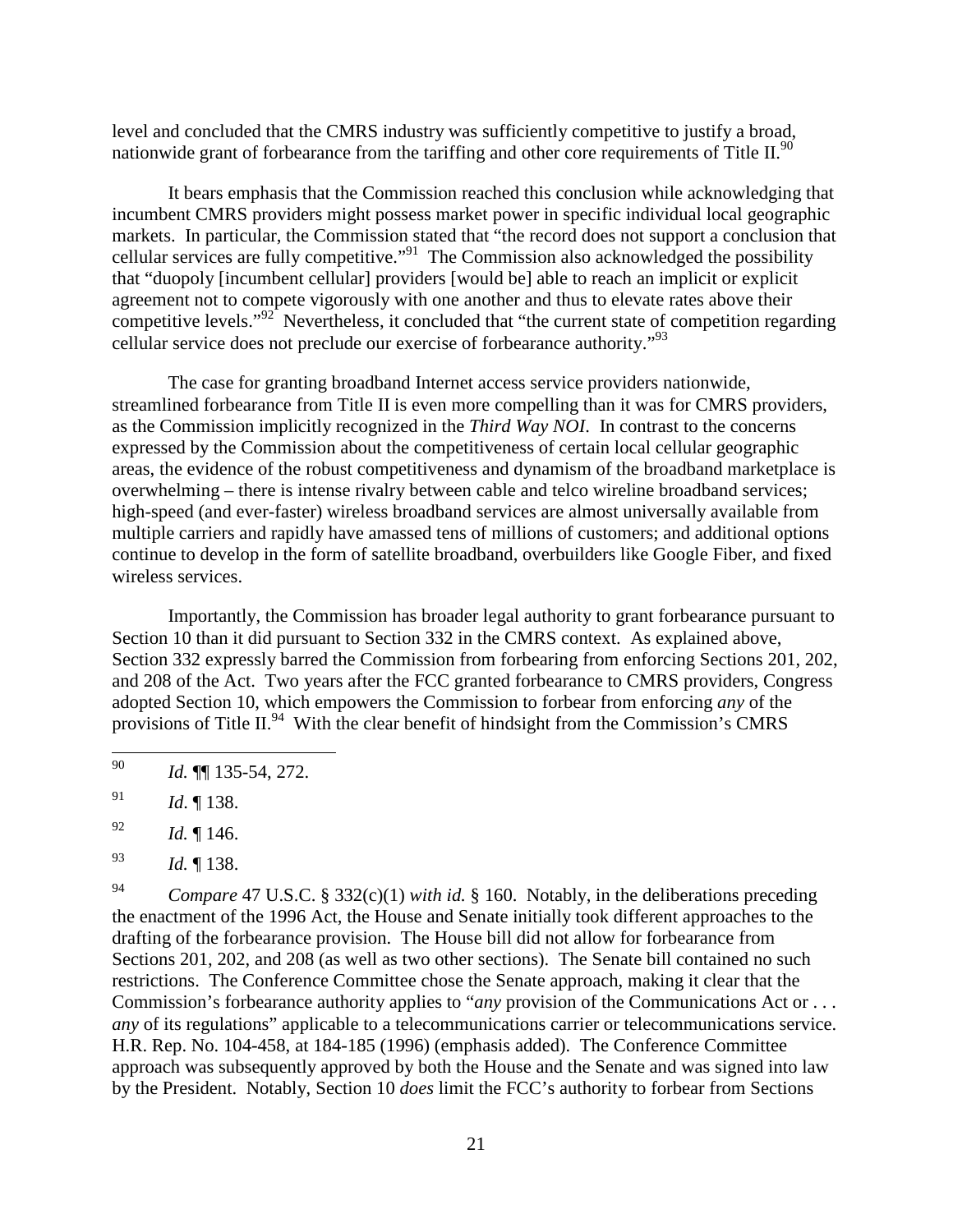forbearance experience, Congress recognized that there would be circumstances in which enforcement of Sections 201, 202, and 208 would no longer be necessary or in the public interest.<sup>95</sup>

-

The Commission's proposal to reclassify broadband Internet access service presents just such a case. The experience of the past ten-plus years has shown that the requirements and restrictions contained in those statutory provisions are not needed to protect consumers. To the contrary, declining to grant full Title II forbearance would actually undermine the Commission's public policy goals, resulting in harm to both competition and consumers. In particular, attempting to impose Sections 201 and 202 on broadband Internet access service providers

251(c) and 271, both adopted as part of the 1996 Act, by requiring that they first be "fully implemented." 47 U.S.C. § 160(d). The fact that Section 10 expressly addresses those provisions but *not* Sections 201 and 202 only underscores that Congress intended for the Commission to forbear from Sections 201 and 202 where, as here, the statutory criteria are met. *See TRW, Inc. v. Andrews*, 534 U.S. 19, 29 (2002) ("Where Congress explicitly enumerates certain exceptions to a general [rule], additional exceptions are not to be implied, in the absence of evidence of a contrary legislative intent." (internal quotation marks and citations omitted)).

<sup>95</sup> To be sure, the Commission later entertained a request from PCIA to grant forbearance from Sections 201 and 202 to CMRS providers under the broader authority contained in Section 10 of the Act—a request the Commission ultimately denied. *See Personal Communications Industry Association's Petition for Forbearance*, Memorandum Opinion and Order and Notice of Proposed Rulemaking, 13 FCC Rcd 16857 ¶¶ 15-31 (1998) ("*1998 PCIA Order*"). But as noted above, the case for forbearance from those provisions in the open Internet context is far stronger than it was in the CMRS context in 1998*.* First, unlike CMRS providers, which by 1998 had been subject to Sections 201 and 202 for several years, broadband providers have *never* been subject to those provisions, and the result has been an unprecedented level of investment delivering constantly improving speeds at declining per-Mbps rates to consumers. *See supra* at 4-6. Indeed, to the extent the *1998 PCIA Order* and later orders suggest some inherent difficulty in granting forbearance from Sections 201 and 202, those orders all came in the context of a request from a provider that was already subject to those provisions. *See 1998 PCIA Order* ¶ 19; *see also, e.g., Petition of SBC Communications Inc. for Forbearance from the Application of Title II Common Carrier Regulation to IP Platform Services*, Memorandum Opinion and Order, 20 FCC Rcd 9361 ¶ 17 (2005). By contrast, forbearance in the open Internet context would aim to avoid subjecting broadband providers to Title II's restrictions and obligations – including Sections 201 and 202 – for the very first time. In these circumstances, there is no logical basis for requiring some heightened showing for forbearance from some provisions of Title II as opposed to others; if anything, the Commission's affirmative obligation under Section 706 to use "forbearance" to promote broadband deployment and adoption demonstrates the heightened need for more expansive relief from Title II in the broadband context. 47 U.S.C. § 1302(a). And in all events, the Commission's confirmed authority under Section 706 to protect and promote Internet openness provides a crucial regulatory backstop that is entirely absent in the CMRS context, and that eliminates any need for Sections 201 or 202 as statutory authority for such regulation. *See infra* at 24-25; *cf. 1998 PCIA Order* ¶ 15 (characterizing Sections 201 and 202 as the sole bases for "consumer protection obligations" in the CMRS context).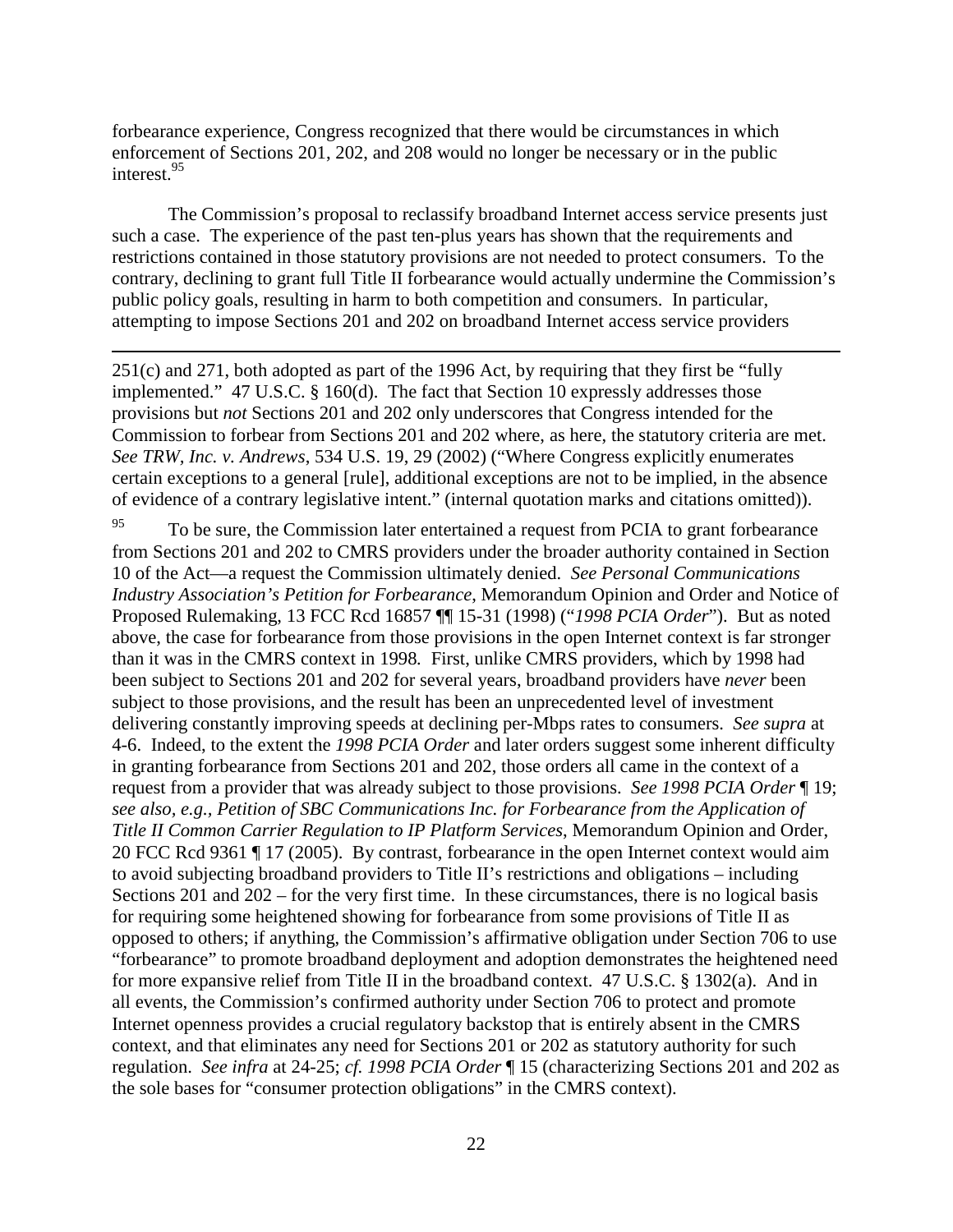would affirmatively harm consumers by diminishing investment in the broadband marketplace and saddle a thriving ecosystem with regulatory doubt and risk – an outcome that would slow the speed at which future pro-consumer benefits are realized.<sup>96</sup>

Section 706 expressly instructs the Commission to use "regulatory forbearance" to promote broadband deployment and adoption goals.<sup>97</sup> Not only does this mandate "inform[]" the "public interest" prong of the forbearance test under Section 10, as the Commission has explained,<sup>98</sup> but it also affirmatively *requires* the Commission to grant forbearance when doing so would advance the goals of Section 706.

#### **IV. Comprehensive Relief from Title II Is Warranted Under the Criteria Set Forth In Section 10 of the Act.**

Congress gave the Commission expansive forbearance authority in Section 10 to free service providers from the substantive obligations of Title II when those requirements are no longer necessary to protect consumers or advance the public interest goals of the Act. Congress implicitly recognized that, once the traditional monopoly paradigm in the communications industry had been replaced by the competitive model mandated by the 1996 Act, Title II regulations may become not only unnecessary but may be affirmatively harmful to consumers and competition.<sup>99</sup>

-

The Commission itself has reached the same conclusion in earlier proceedings. In the early 1980s, for example, the Commission sought to prohibit emerging rivals of AT&T in the increasingly competitive long-distance business from tariffing their service offerings. The Commission found that the continued use of tariffs by MCI and other non-dominant carriers would actually dampen competitive incentives by: "(1) taking away carriers' ability to make rapid, efficient responses to changes in demand and cost; (2) impeding and removing incentives for competitive price discounting; (3) imposing costs on carriers that attempt to make new offerings; and (4) increasing the costs of the Commission's operations." *Policy and Rules Concerning Rates for Competitive Common Carrier Services and Facilities Authorizations Therefor*, Sixth Report and Order, 99 FCC 2d 1020, ¶ 13 (1985); *see also Policy and Rules Concerning Rates for Competitive Common Carrier Services and Facilities Authorizations Therefor*, Fourth Report and Order, 95 FCC 2d 554, ¶¶ 5, 31 (1983). The Court of Appeals subsequently concluded that the Commission did not have authority under its pre-1996 Act enabling statute to forbear from enforcing the tariff requirement. *See MCI Telecomms. Corp. v. FCC*, 765 F.2d 1186 (D.C. Cir. 1985). Congress addressed this problem by enacting Section 10.

<sup>&</sup>lt;sup>96</sup> As discussed above, the Commission has relied on Sections 201 and 202 in the past to adopt price controls and other substantive economic regulations governing Title II carriers. *See supra* at 19.

 $^{97}$  47 U.S.C. § 1302(a).

<sup>98</sup> *Verizon Telephone Companies Forbearance from Section 271 Unbundling Requirements, et al.*, Memorandum Opinion & Order, 19 FCC Rcd 21496, ¶ 34 (2004).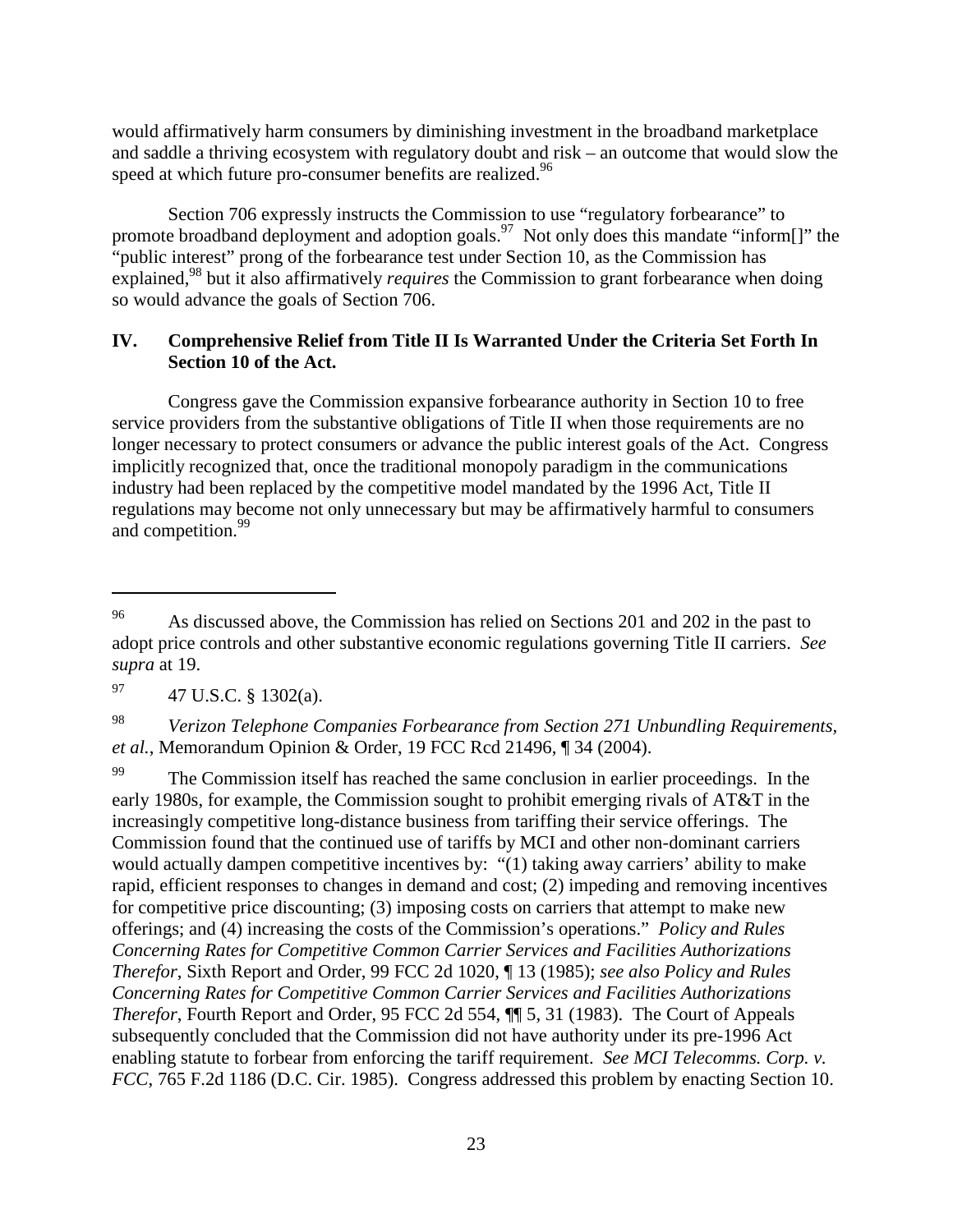The broadband industry, of course, has never been subject to the Title II monopoly paradigm and always has been controlled by competitive forces. Indeed, in view of the broadband industry's long history of delivering higher speeds, greater value, and more choices to consumers, along with the Commission's proposed safeguards, the forbearance analysis under Section 10 should be straightforward and readily demonstrate that no Title II requirements should be imposed on broadband Internet access service providers. The competitive conditions in today's broadband marketplace, which is free of obligations imposed pursuant to Title II, are even more compelling than those that warranted forbearance from much of Title II in other circumstances.

*First*, given that the broadband marketplace has been functioning well without Title II regulation, it is clear that "applying any regulation or provision of" Title II is not "necessary to ensure that the charges, practices, classifications, or regulations by, for, or in connection with" broadband Internet access services "are just and reasonable and are not unjustly or unreasonably discriminatory."<sup>100</sup> Consistent with the precedent established in granting forbearance relief to the CMRS industry, the Commission should forbear on a nationwide basis from enforcing Title II against broadband Internet access providers. As noted previously, today's broadband marketplace is demonstrably more competitive and robust than the CMRS industry was in 1994, and Section 706 provides a regulatory "backstop" that the Commission did not possess in the case of CMRS.

*Second*, it cannot be said that enforcement of any Title II provision or regulation is "necessary for the protection of consumers."<sup>101</sup> To the contrary, consumers have reaped tremendous benefits absent any Title II regulation of broadband Internet access service. Nor have there been any cognizable harms that Title II—and Sections 201 and 202 in particular would be "necessary" to address. The Commission, therefore, should find that the competitive dynamics of today's broadband industry, coupled with the open Internet principles under consideration in this proceeding, will ensure that the interests of consumers are protected.

Here, too, Section 706 provides the Commission with the authority to address any consumer protection concerns that may arise in the future. Indeed, the only *hypothetical* harms identified in the NPRM would be addressed by the open Internet rules that the NPRM proposed to adopt under Section 706, and the record in this proceeding contains a variety of proposals offered by Comcast and other parties for implementing safeguards under that authority without the need to reclassify broadband Internet access service.<sup>102</sup> In the event, however, that the Commission were to reclassify broadband as a telecommunications service, that decision would preclude any challenge to the adoption of open Internet safeguards under Section 706 on the ground that they imposed impermissible common carrier obligations on broadband providers.

<sup>100</sup> 47 U.S.C.  $§$  160(a)(1).

<sup>101</sup> *Id.* § 160(a)(2).

<sup>102</sup> *See*, *e.g.*, Comcast Comments at 13-14, 24; Comments of the National Minority Organizations, GN Docket Nos. 14-28, 10-127, at 11 (July 15, 2014); AT&T Comments at 37-38.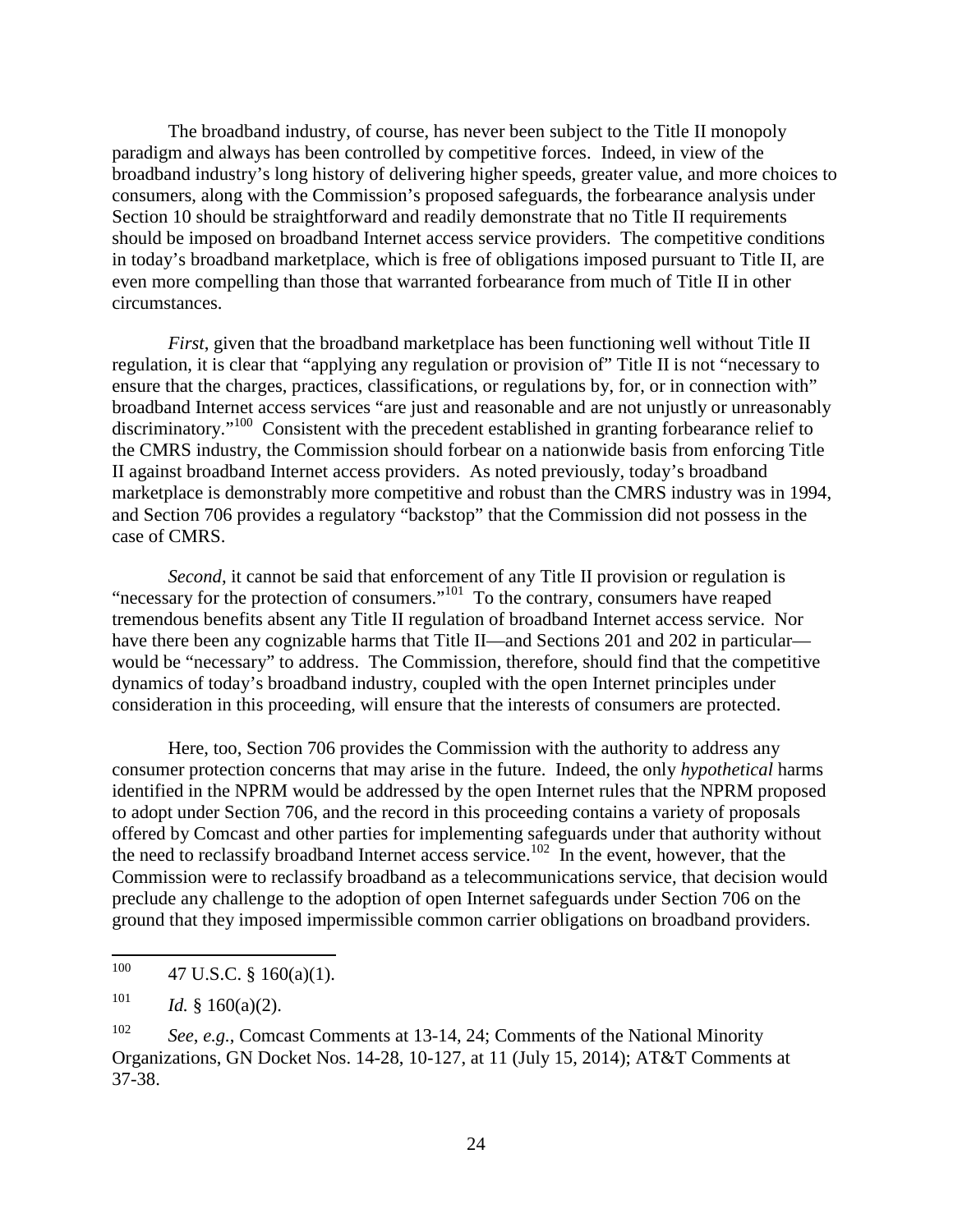Further, to the extent that any credence is given to speculation about the risk of consumer harm, based on isolated incidents that occurred years ago, the rules the Commission has proposed to adopt in this proceeding will fully address such concerns.

*Third*, "forbearance from applying [any] such provision or regulation [to broadband] Internet access service providers] is consistent with the public interest."<sup>103</sup> Just as the absence of Title II regulation of broadband Internet access services has created a heterogeneous, dynamic, and competitive broadband marketplace, continued forbearance from Title II regulation will "promote [continued] competition among providers of telecommunications services."<sup>104</sup> There simply is no reason to saddle a marketplace that already functions in a manner that advances the public interest with the costs and unanticipated consequences of Title II regulation. Indeed, Congress has recognized that the Internet has "flourished, to the benefit of all Americans, with a minimum of government regulation"<sup>105</sup> and has codified its policy "to preserve the vibrant and competitive free market that presently exists for the Internet . . . , unfettered by Federal or State regulation."<sup>106</sup> Accordingly, the Commission should conclude that forbearance will foster the robust competitive dynamism that has characterized the broadband industry over the past decade.

In sum, the record in this proceeding and the Commission's precedent plainly support a broad, nationwide grant of forbearance from Title II to maintain the light-touch regulatory *status quo*. To that end, broadband Internet access services and those who provide them should be afforded relief from all provisions of Title II that impose, or could be used to impose, obligations and restrictions.<sup>107</sup> The Commission will, of course, be adopting several bright-line open Internet rules, but in so doing it must not expose the industry to a wide range of other potential obligations and restrictions that not only are needlessly burdensome, but also undermine competition and investment in the broadband industry and the accompanying consumer benefits.

\* \* \*

104 *See id.* § 160(b); *see also*, *e.g.*, *Petition of the Embarq Local Operating Companies for Forbearance Under 47 U.S.C. § 160(c) from Application of Computer Inquiry and Certain Title II Common-Carriage Requirements*, Memorandum Opinion and Order, 22 FCC Rcd 19478, ¶ 46 (2007) (finding that forbearing from applying Title II's dominant carrier regulations to Embarq's non-TDM-based, packet-switched and optical transmission services, which were subject to competitive forces, would "enhance competition among providers").

 $105$  47 U.S.C. § 230(a)(4).

106 *Id.* § 230(b)(2).

<sup>107</sup> Other sections of Title II, however, provide rights and protections to broadband providers today, and reclassification should not result in the loss of those safeguards. *See*, *e.g.*, *id.* § 224 (pole attachments); *id.* § 230 (protection for private blocking and screening of offensive material); *see also* Letter of Matthew A. Brill, Counsel for NCTA, to Marlene H. Dortch, Secretary, FCC, GN Docket Nos. 14-28, 10-127, at 21-22 (Dec. 23, 2014).

<sup>103</sup> <sup>103</sup> 47 U.S.C. § 160(a)(3).